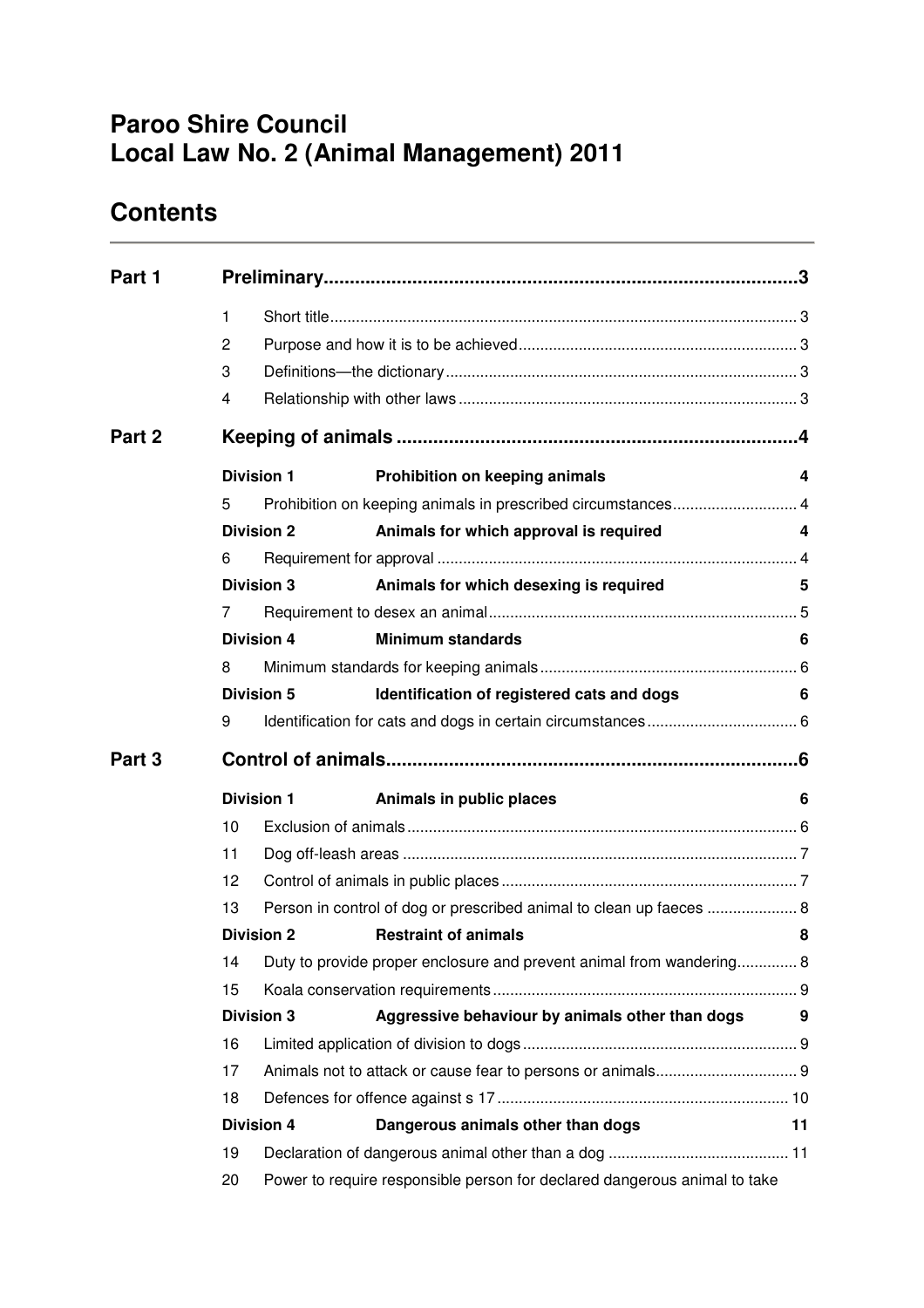| Part 4          | Seizure, impounding or destruction of animals 11 |                                                                              |                                        |    |  |  |
|-----------------|--------------------------------------------------|------------------------------------------------------------------------------|----------------------------------------|----|--|--|
|                 | <b>Division 1</b>                                |                                                                              | <b>Seizure of animals</b>              | 11 |  |  |
|                 | 21                                               |                                                                              |                                        |    |  |  |
|                 |                                                  | <b>Division 2</b>                                                            | Destruction of animal without notice   | 12 |  |  |
|                 | 22                                               |                                                                              |                                        |    |  |  |
|                 |                                                  | <b>Division 3</b>                                                            | Return or impounding of animals        | 13 |  |  |
|                 | 23                                               |                                                                              |                                        |    |  |  |
|                 | 24                                               |                                                                              |                                        |    |  |  |
|                 | 25                                               |                                                                              |                                        |    |  |  |
|                 | 26                                               | Dealing with animal seized and impounded for wandering at large 14           |                                        |    |  |  |
|                 | 27                                               | Dealing with animal seized and impounded for non-compliance with local law14 |                                        |    |  |  |
|                 | 28                                               | Dealing with animal seized and impounded for attacking etc a person or       |                                        |    |  |  |
|                 | 29                                               |                                                                              |                                        |    |  |  |
|                 |                                                  | <b>Division 4</b>                                                            | Destruction of animal following notice | 16 |  |  |
|                 | 30                                               |                                                                              |                                        |    |  |  |
|                 |                                                  | <b>Division 5</b>                                                            | Disposal of impounded animals          | 17 |  |  |
|                 | 31                                               |                                                                              |                                        |    |  |  |
|                 | 32                                               |                                                                              |                                        |    |  |  |
|                 |                                                  | <b>Division 6</b>                                                            | <b>Other impounding matters</b>        | 18 |  |  |
|                 | 33                                               |                                                                              |                                        |    |  |  |
|                 | 34                                               |                                                                              |                                        |    |  |  |
|                 | 35                                               |                                                                              |                                        |    |  |  |
| Part 5          |                                                  |                                                                              |                                        |    |  |  |
|                 | 36                                               |                                                                              |                                        |    |  |  |
|                 | 37                                               |                                                                              |                                        |    |  |  |
|                 | 38                                               |                                                                              |                                        |    |  |  |
|                 | 39                                               |                                                                              |                                        |    |  |  |
|                 | 40                                               |                                                                              |                                        |    |  |  |
|                 | 41                                               |                                                                              |                                        |    |  |  |
| Part 6          |                                                  |                                                                              |                                        |    |  |  |
|                 | 42                                               |                                                                              |                                        |    |  |  |
|                 | 43                                               |                                                                              |                                        |    |  |  |
| <b>Schedule</b> |                                                  |                                                                              |                                        |    |  |  |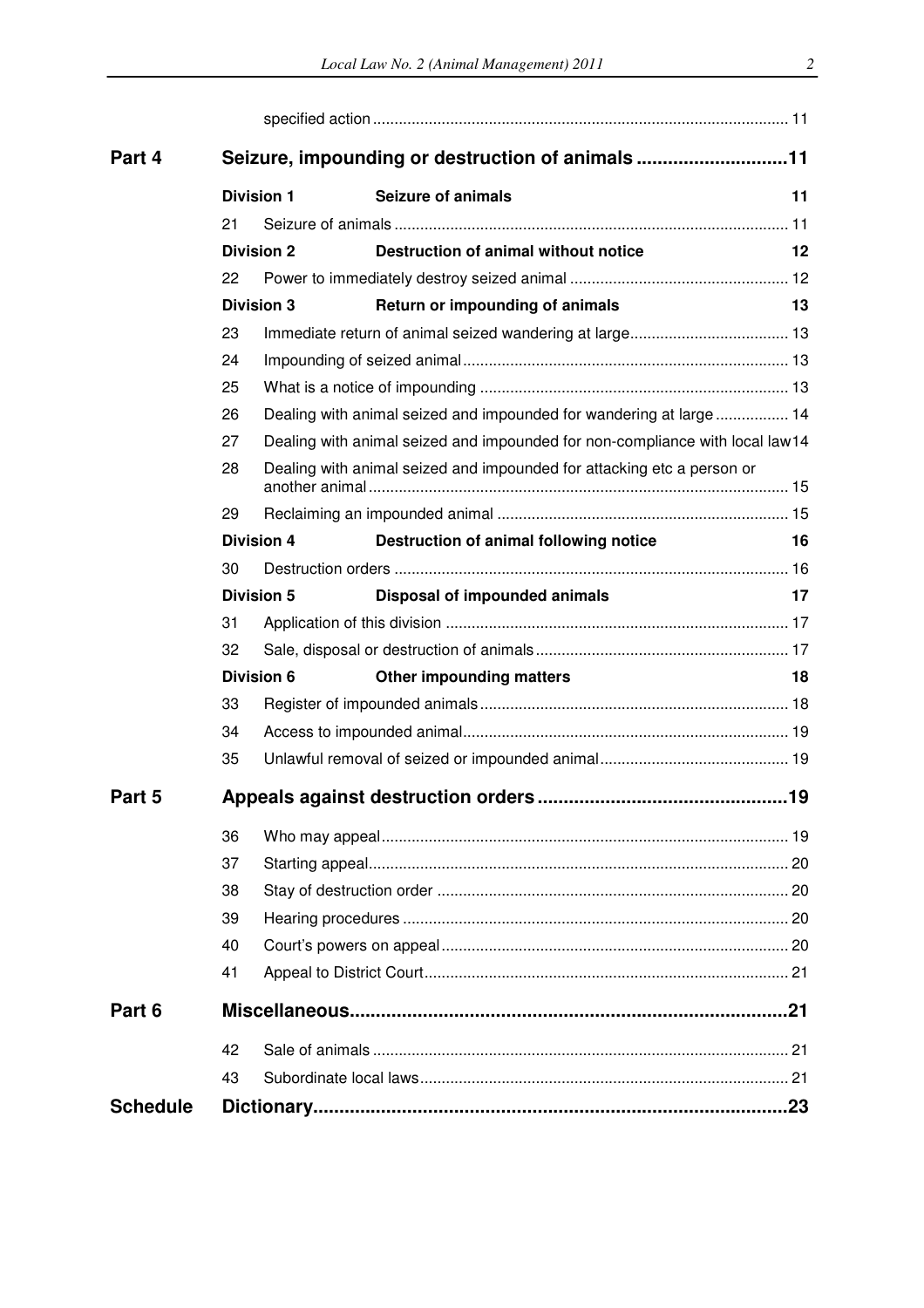# **Part 1** Preliminary

## **1 Short title**

This local law may be cited as *Local Law No. 2 (Animal Management) 2011.*

## **2 Purpose and how it is to be achieved**

- (1) The purpose of this local law is to regulate and manage the keeping and control of animals in the local government's area in a way that—
	- (a) balances community expectations with the rights of individuals; and
	- (b) protects the community against risks to health and safety; and
	- (c) prevents pollution and other environmental damage; and
	- (d) protects the amenity of the local community and environment.
- (2) The purpose is to be achieved by providing for—
	- (a) the regulation of the keeping of animals in terms of how many, what type, how, and where animals can be kept; and
	- (b) the prescription of minimum standards for keeping animals; and
	- (c) the proper control of animals in public places and koala conservation areas; and
	- (d) the management of dangerous or aggressive animals other than dogs;  $\frac{1}{2}$  and
	- (e) the seizure and destruction of animals in certain circumstances; and
	- (f) the establishment and administration of animal pounds.

## **3 Definitions—the dictionary**

The dictionary in the schedule defines particular words used in this local law.

### **4** Relationship with other laws<sup>2</sup>

This local law is—

- (a) in addition to, and does not derogate from—
	- (i) laws regulating the use or development of land; and
	- (ii) other laws about the keeping or control or welfare of animals; and
- (b) to be read with *Local Law No. 1 (Administration) \_\_[insert year]*.

<sup>&</sup>lt;sup>1</sup> The *Animal Management (Cats and Dogs) Act 2008* provides for the management of *regulated dogs*, comprising declared dangerous dogs, declared menacing dogs and restricted dogs.

<sup>&</sup>lt;sup>2</sup> This local law and any subordinate local law made under it do not apply to the extent of any inconsistency with a law of the State or Commonwealth. See the Act, section 27.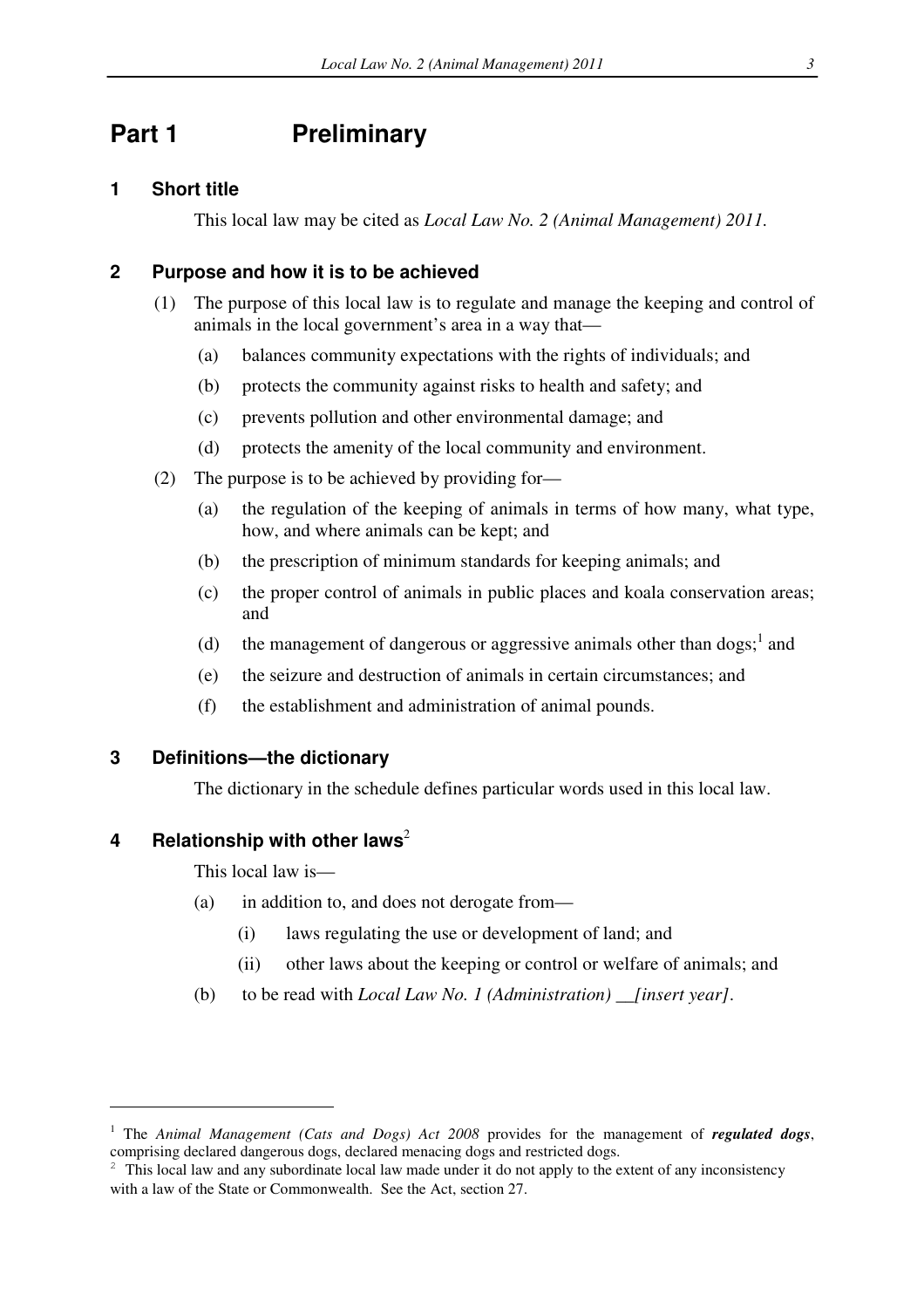# **Part 2 Keeping of animals**

# **Division 1 Prohibition on keeping animals**

### **5 Prohibition on keeping animals in prescribed circumstances**

- (1) The local government may, by subordinate local law, prohibit the keeping of animals in prescribed circumstances.
- (2) The circumstances in which the keeping of animals is prohibited may be specified by reference to 1 or more of the following factors—
	- (a) species;
	- (b) breed;
	- (c) sex;
	- (d) age;
	- (e) number;
	- (f) whether an animal is a restricted dog;<sup>3</sup>
	- (g) the locality in which the animal would be kept;
	- (h) the nature of the premises in which the animal would be kept, including the size of the enclosure or the size of the allotment.<sup>4</sup>

*Example for subsection (2)—* 

A prohibition may be imposed in relation to keeping certain species or a prescribed number of animals of a certain species in an urban locality.

(3) A person must not keep an animal in contravention of a prohibition under this section.

Maximum penalty for subsection (3)—50 penalty units.

# **Division 2 Animals for which approval is required**

#### **6 Requirement for approval**

 $\overline{a}$ 

(1) Subject to subsections (3) and (4), the local government may, by subordinate local law, require an approval<sup>5</sup> for keeping an animal or animals in prescribed circumstances.

<sup>&</sup>lt;sup>3</sup> Section 72(3) of the *Animal Management (Cats and Dogs) Act 2008* provides: "A permit application may be made for more than 1 restricted dog for the same place only if the keeping of more than 1 restricted dog and more than 1 dog of any breed is permitted under a local law."

<sup>&</sup>lt;sup>4</sup> See the *Animal Management (Cats and Dogs) Act 2008*, chapter 4, regarding particular conditions on keeping regulated dogs, including requirements about enclosures.

<sup>5</sup> Keeping an animal for which an approval is required under this local law is a *prescribed activity* under schedule 2 of *Local Law No. 1 (Administration) [insert year]*. The process for obtaining an approval for a prescribed activity is set out in part 2 of that local law and section 6 creates an offence for a person undertaking a prescribed activity without a current approval.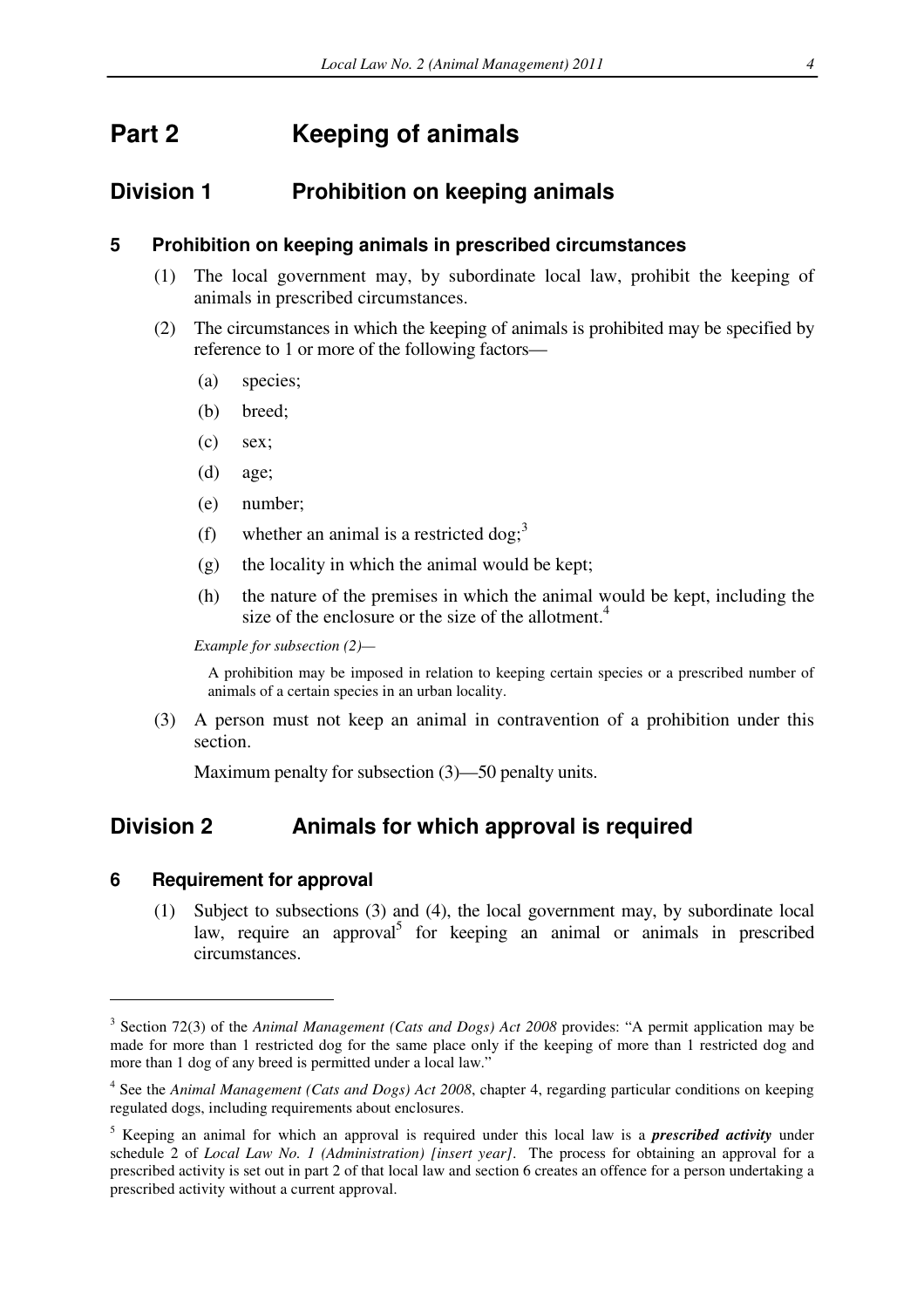- (2) The circumstances in which an approval is required may be specified by reference to 1 or more of the following factors—
	- (a) species;
	- (b) breed;
	- (c) sex;
	- (d) age;
	- (e) number;
	- (f) the locality in which the animal is to be kept, including whether it is an urban or non-urban locality;
	- (g) the nature of the premises in which the animal is to be kept, including the size of the enclosure or the size of the allotment.<sup>6</sup>
- (3) An approval under this section is not required for the keeping of animals on land if the keeping of the animals on the land is authorised by a development approval under the Planning  $Act<sup>7</sup>$ .
- (4) Under this section, the local government may not require an approval for keeping a restricted dog.<sup>8</sup>

# **Division 3 Animals for which desexing is required**

#### **7 Requirement to desex an animal**

- (1) The local government may, by subordinate local law, require an animal of a particular species or breed to be desexed.
- (2) The subordinate local law may—
	- (a) specify that the requirement for desexing only applies once an animal reaches a certain age; and
	- (b) exempt animals under particular circumstances.

*Example for paragraph (b)—* 

Exemption might be provided for an animal that is owned by a member of a recognised breeders' association for the purposes of breeding or showing.

(3) A person must not keep an animal that is required to be desexed unless the animal has been desexed.

Maximum penalty for subsection (3)—20 penalty units.

 $6$  See note 4.

<sup>7</sup> See the definition of *Planning Act* in the Act, schedule 4.

<sup>8</sup> Section 71 of the *Animal Management (Cats and Dogs) Act 2008* requires a permit issued by the local government for a person to own or be responsible for a restricted dog. The processes for the granting of restricted dog permits are set out under chapter 4, part 3 of that Act.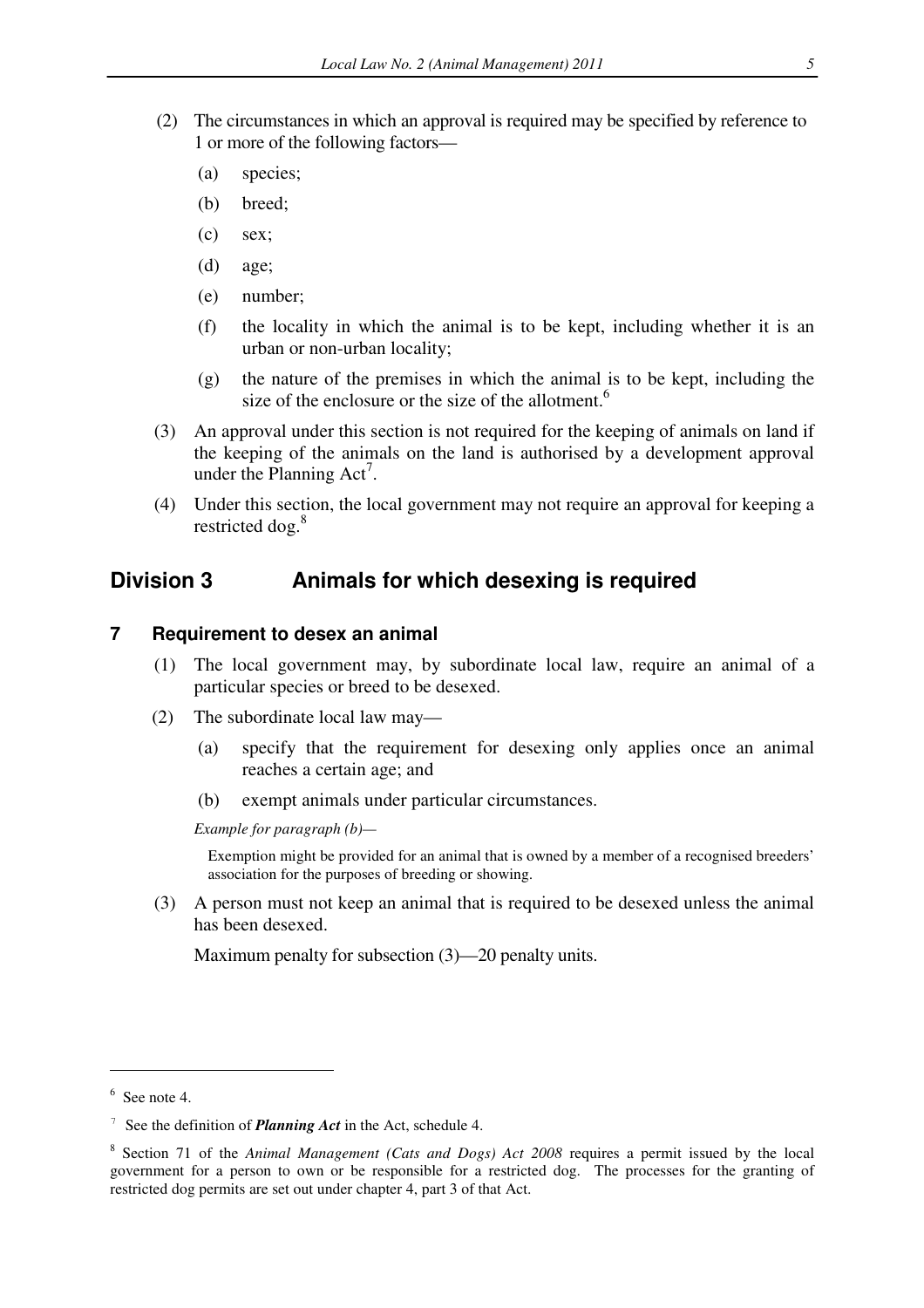# **Division 4 Minimum standards**

### **8 Minimum standards for keeping animals**

- (1) The local government may, by subordinate local law, specify minimum standards for the keeping of animals or a particular species or breed of animal.
- (2) A person who keeps an animal must ensure that the relevant minimum standards prescribed by a subordinate local law are complied with.<sup>9</sup>

Maximum penalty for subsection (2)—20 penalty units.

(3) If a person is required to hold an approval to keep an animal, the obligation to comply with the minimum standards prescribed by a subordinate local law is in addition to an obligation imposed by a condition of the approval.

# **Division 5 Identification of registered cats and dogs**

### **9 Identification for cats and dogs in certain circumstances**

The local government may, by subordinate local law, prescribe the identification required by the *Animal Management (Cats and Dogs) Act* 2008 for a cat or dog that is at a place other than the address stated in the registration notice for the cat or dog. $^{10}$ 

# **Part 3 Control of animals**

# **Division 1 Animals in public places**

### **10 Exclusion of animals**

- (1) The local government may, by subordinate local law, specify public places where animals, or animals of a particular species or breed, are prohibited.
- (2) The owner or responsible person for an animal must ensure that the animal is not in a public place in contravention of a prohibition specified under subsection (1).

Maximum penalty for subsection (2)—20 penalty units.

- (3) The local government must take reasonable steps to provide notice to members of the public regarding the animals that are prohibited in a particular public place.
- (4) In this section—

 $\overline{a}$ 

*reasonable steps* include, as a minimum, the display of a notice at a prominent place within the particular public place, stating—

<sup>9</sup> See also *Animal Management (Cats and Dogs) Act 2008*, schedule 1, sections 4 to 5, regarding the requirements about enclosures for declared dangerous dogs, declared menacing dogs and restricted dogs.

<sup>&</sup>lt;sup>10</sup> Section 45 of the *Animal Management (Cats and Dogs) Act 2008* requires a person who keeps a cat or dog at a place other than the address in the registration notice to ensure it bears the identification prescribed by the local government under a local law.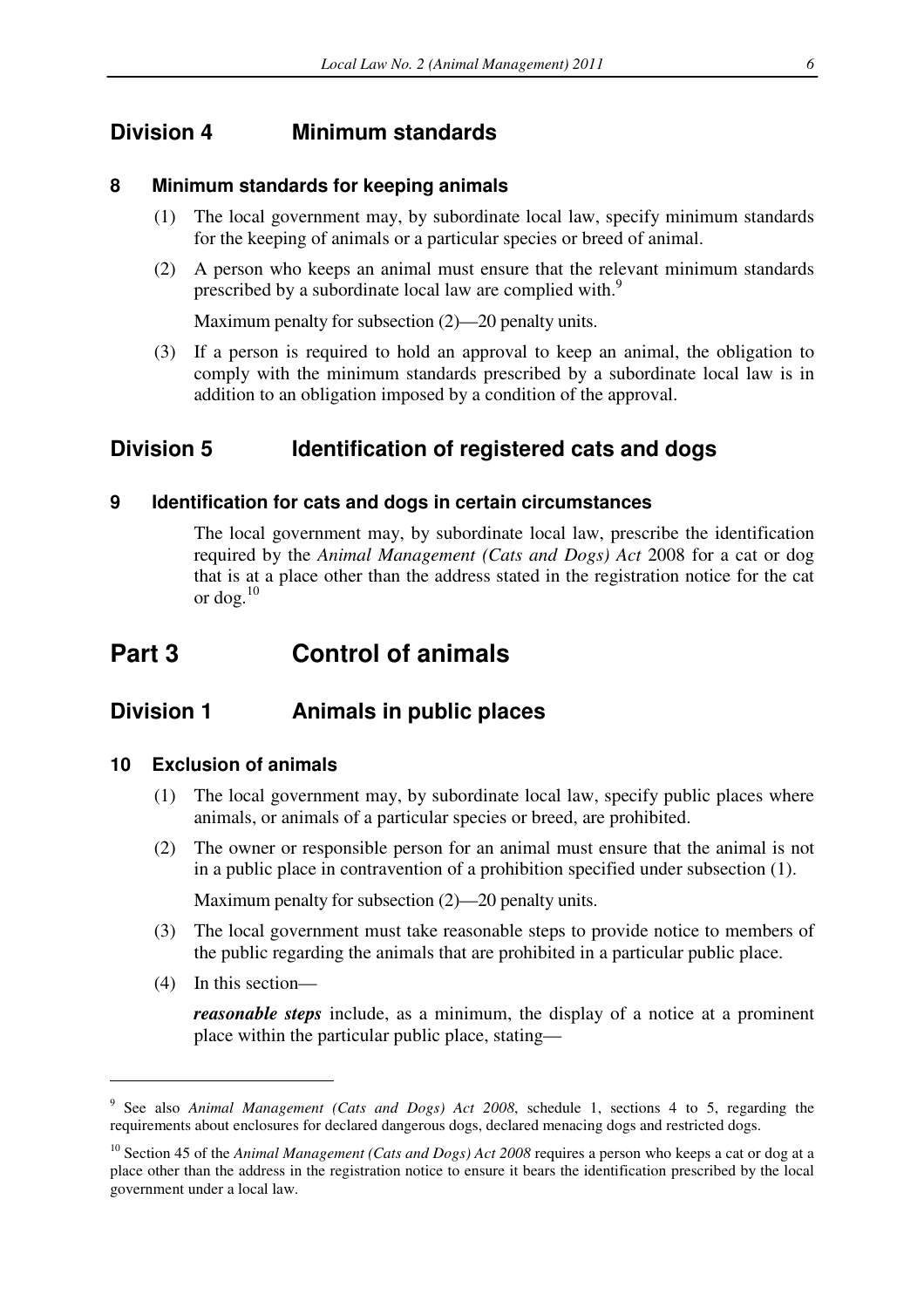- (a) the animals that are prohibited in the place; and
- (b) in general terms, the provisions of subsection (2).

#### **11 Dog off-leash areas**

- (1) The local government may, by subordinate local law, designate an area within a public place as an area where a dog is not required to be on a leash (a *dog offleash area*).
- (2) The local government must take reasonable steps to provide notice to members of the public regarding the designation of an area as a dog off-leash area.
- (3) In this section—

*reasonable steps* include, as a minimum, the display of a notice at a prominent place within the dog off-leash area indicating the extent of the area.

# **12 Control of animals in public places**<sup>11</sup>

- (1) The owner or responsible person for an animal must ensure that the animal is not in a public place—
	- (a) unless the animal is under the effective control of someone; and
	- (b) if the animal is a declared dangerous animal<sup>12</sup>—unless the animal is securely restrained to prevent it from—
		- (i) attacking a person or animal; or
		- (ii) acting in a way that causes fear to a person or animal; or
		- (iii) causing damage to property.

Maximum penalty for subsection (1)—20 penalty units.

(2) The owner or responsible person for a dog that is on heat must ensure that the animal is not in a public place.

Maximum penalty for subsection (2)—20 penalty units.

- (3) An animal is under the *effective control* of someone only if—
	- (a) a person who is physically able to control the animal—
		- (i) is holding it by an appropriate leash, halter or rein; or
		- (ii) has appropriately tethered it to an object fixed to a place from which the object can not be moved by the animal and is continuously supervising the animal; or
		- (iii) has corralled it in a temporary enclosure adequate to contain the animal and is continuously supervising the animal; or

<sup>&</sup>lt;sup>11</sup> See also *Animal Management (Cats and Dogs) Act 2008*, schedule 1, section 3, regarding the requirement for muzzling and effective control of regulated dogs in public and section 93, which applies this requirement where a dog is subject to a proposed declaration notice.

<sup>&</sup>lt;sup>12</sup> See the definition of *declared dangerous animal* in the schedule.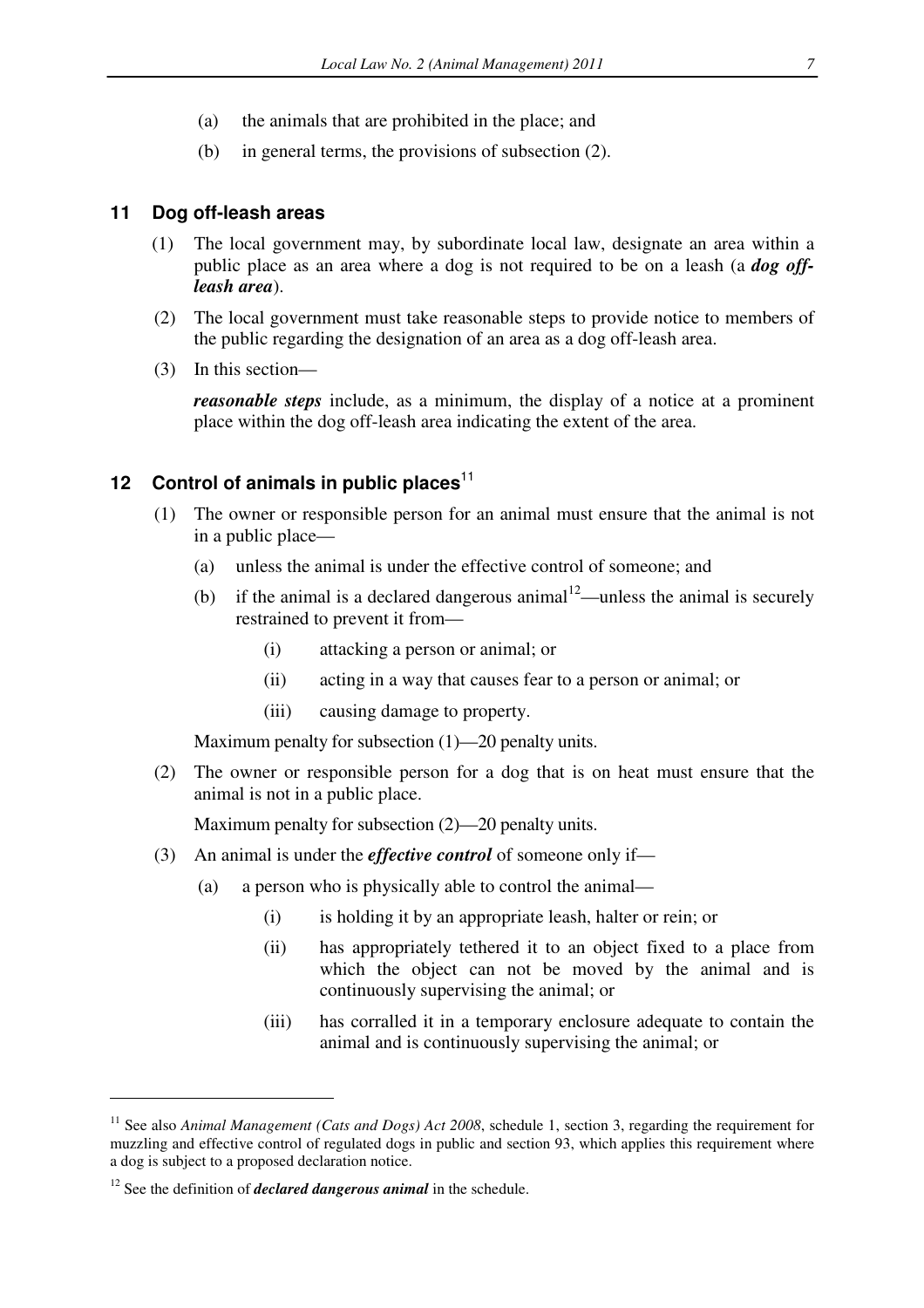- (b) the animal is tethered in or on a vehicle and unable to reach beyond the vehicle extremities; or
- (c) the animal is a dog in a dog off-leash area and under the supervision of a person who is able to control the animal by voice command; or
- (d) the animal is participating in, or being exhibited or trained at, an exhibition or an obedience trial supervised by a body recognised for this section by the local government; or
- (e) the animal is a working animal actually engaged in moving livestock and under the supervision of a person who is able to control the animal by voice command.

### **13 Person in control of dog or prescribed animal to clean up faeces**

If a dog or any other animal prescribed by subordinate local law defecates in a public place, the person who has control of the dog or animal must immediately remove and dispose of the faeces in a sanitary way.

Maximum penalty—20 penalty units.

# **Division 2 Restraint of animals**

### **14 Duty to provide proper enclosure and prevent animal from wandering**

(1) A person who keeps an animal must maintain a proper enclosure to prevent the animal from wandering or escaping from the person's land.<sup>13</sup>

Maximum penalty for subsection (1)—20 penalty units.

- (2) The local government may, by subordinate local law, prescribe requirements for a proper enclosure for an animal or species or breed of animal.
- (3) The owner of the animal must ensure that it is not wandering at large.<sup>14</sup>

Maximum penalty for subsection (3)—20 penalty units.

- (4) It is a defence to a prosecution for an offence against subsection (3) for the defendant to prove that—
	- (a) the defendant maintained a proper enclosure for the animal and could not, by the exercise of reasonable diligence, have prevented the escape of the animal; or
	- (b) the animal was wandering at large in circumstances authorised by the conditions of an approval granted under a local law.

*Example for paragraph (b)—* 

 $\overline{a}$ 

The conditions of an approval to keep racing pigeons might authorise the approval holder to release the pigeons from their enclosure for a certain amount of time each day and during official pigeon racing events.

<sup>13</sup> See also *Animal Management (Cats and Dogs) Act 2008*, schedule 1, sections 4 to 5, regarding the requirements about enclosures for declared dangerous dogs, declared menacing dogs and restricted dogs.

<sup>&</sup>lt;sup>14</sup> See the definition of *wandering at large* in the schedule.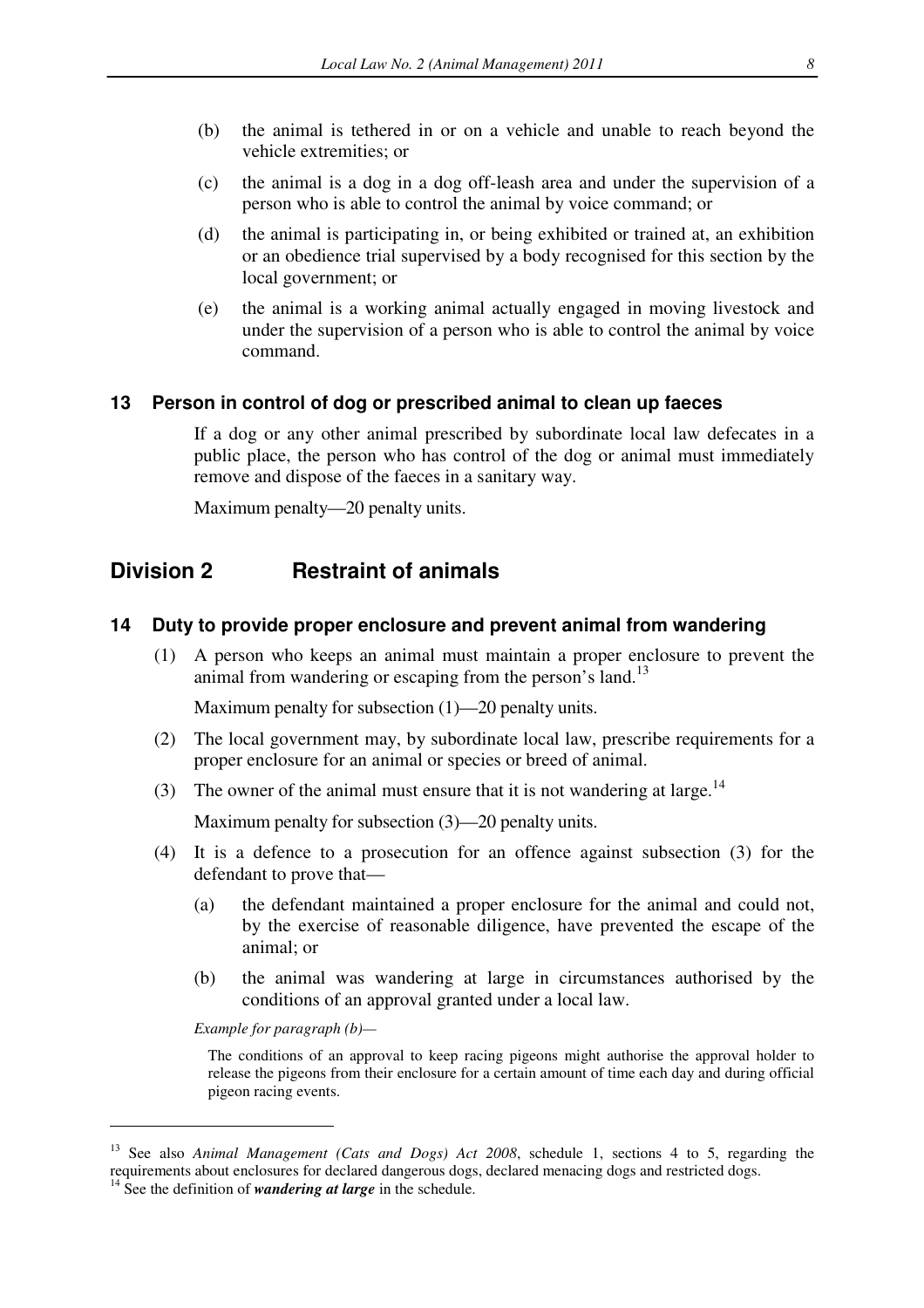### **15 Koala conservation requirements**

- (1) The local government may, by subordinate local law, prescribe requirements for keeping a dog on land that is within a koala area.
- (2) The prescribed requirements may relate to—
	- (a) the enclosure in which the dog must be kept between sunset and sunrise; or
	- (b) tethering the dog between sunset and sunrise to prevent it from attacking a koala; or
	- (c) fencing that must be in place to separate dogs from koalas on the land or on a part of the land; or
	- (d) other measures that will be likely to prevent an attack by the dog on a koala between sunset and sunrise.
- (3) A person who keeps a dog on land that is within a koala area must comply with requirements prescribed under this section.

Maximum penalty for subsection (3)—20 penalty units.

(4) In this section—

### *koala area* means—

- (a) a koala habitat area; or
- (b) an area designated by subordinate local law as a koala area.

*koala habitat area* means an area designated as a koala habitat by—

- (a) a conservation plan made under the *Nature Conservation Act 1992*; or
- (b) a State planning instrument.

# **Division 3 Aggressive behaviour by animals other than dogs**

# **16 Limited application of division to dogs**<sup>15</sup>

- (1) Unless otherwise indicated, this division does not apply in relation to aggressive behaviour by a dog.
- (2) In this section—

 $\overline{a}$ 

*aggressive behaviour* means attacking, or acting in a way that causes fear to, someone else or another animal.

# **17 Animals not to attack or cause fear to persons or animals**

(1) A responsible person for an animal must take reasonable steps to ensure the animal does not attack, or act in a way that causes fear to, someone else or another animal.

<sup>15</sup> Aggressive behaviour by dogs is covered by the *Animal Management (Cats and Dogs) Act 2008,* sections 194 to 196.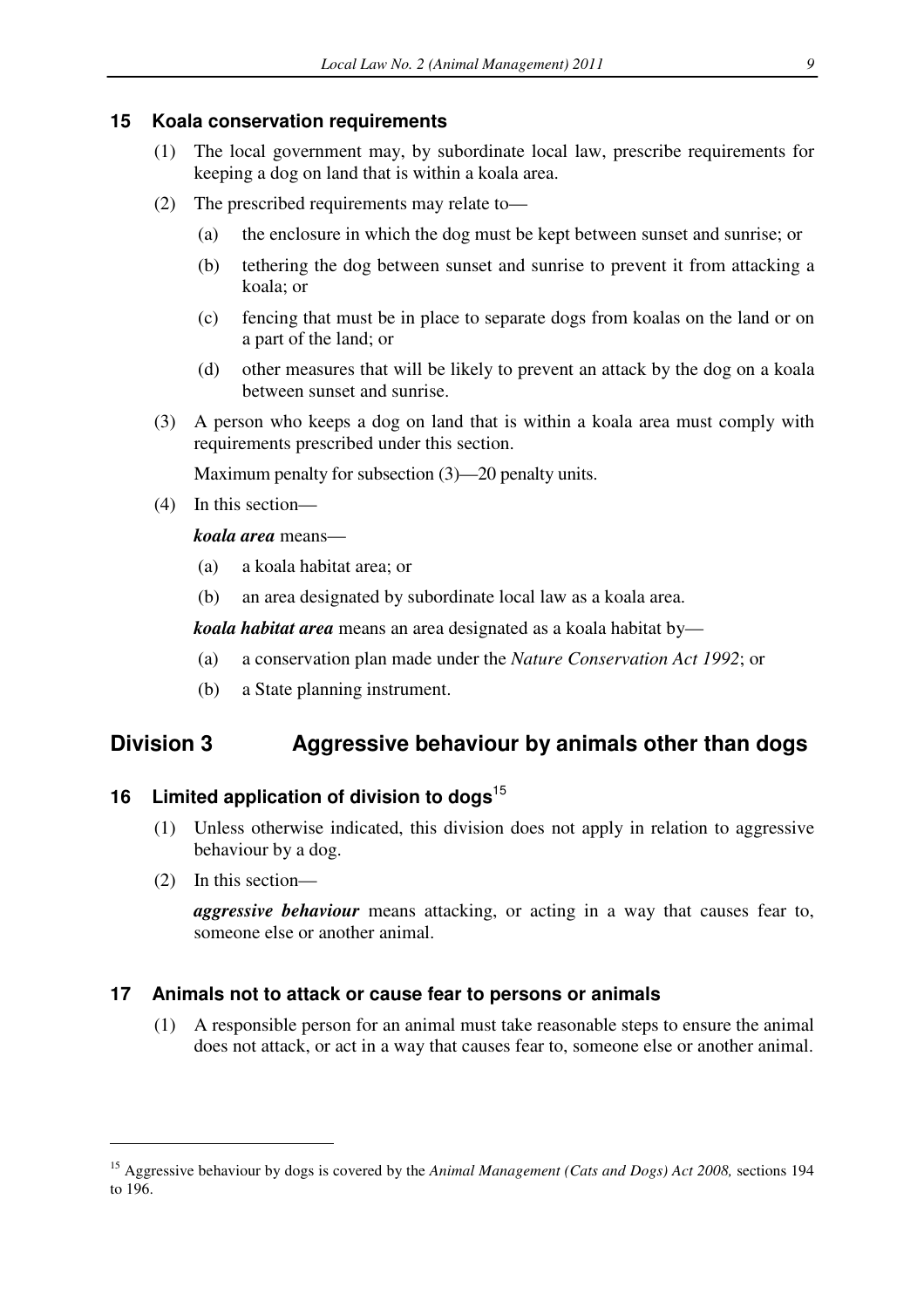Maximum penalty for subsection (1)—

- (a) if the attack causes the death of or grievous bodily harm to a person—300 penalty units; or
- (b) if the attack causes the death of or grievous bodily harm to another animal— 100 penalty units; or
- (c) if the attack causes bodily harm to a person or another animal—50 penalty units; or
- (d) otherwise—20 penalty units.
- (2) A person must not allow or encourage an animal to attack, or act in a way that causes fear to, a person or another animal.

Maximum penalty for subsection (2)—

- (a) if the attack causes the death of or grievous bodily harm to a person—300 penalty units; or
- (b) if the attack causes the death of or grievous bodily harm to another animal— 100 penalty units; or
- (c) if the attack causes bodily harm to a person or another animal—50 penalty units; or
- (d) otherwise—20 penalty units.
- (3) In this section—

*allow or encourage,* without limiting the *Criminal Code*, sections 7 and 8, includes cause to allow or encourage.

*another animal* does not include vermin that are not the property of anyone.

*Examples of vermin that are someone's property—* 

- a pet mouse or guinea pig
- vermin that are protected animals under the *Nature Conservation Act 1992.<sup>16</sup>*

### **18 Defences for offence against s 17**

It is a defence to a prosecution for an offence against section 17 for the defendant to prove that the animal attacked, or acted in a way that caused fear to, the person or other animal—

- (a) as a result of the animal being attacked, mistreated, teased, or provoked by the person or other animal, including a dog; or
- (b) to protect the responsible person, or a person accompanying the responsible person (the *accompanying person*), or the responsible person's or accompanying person's property.

<sup>&</sup>lt;sup>16</sup> See section 83 of that Act.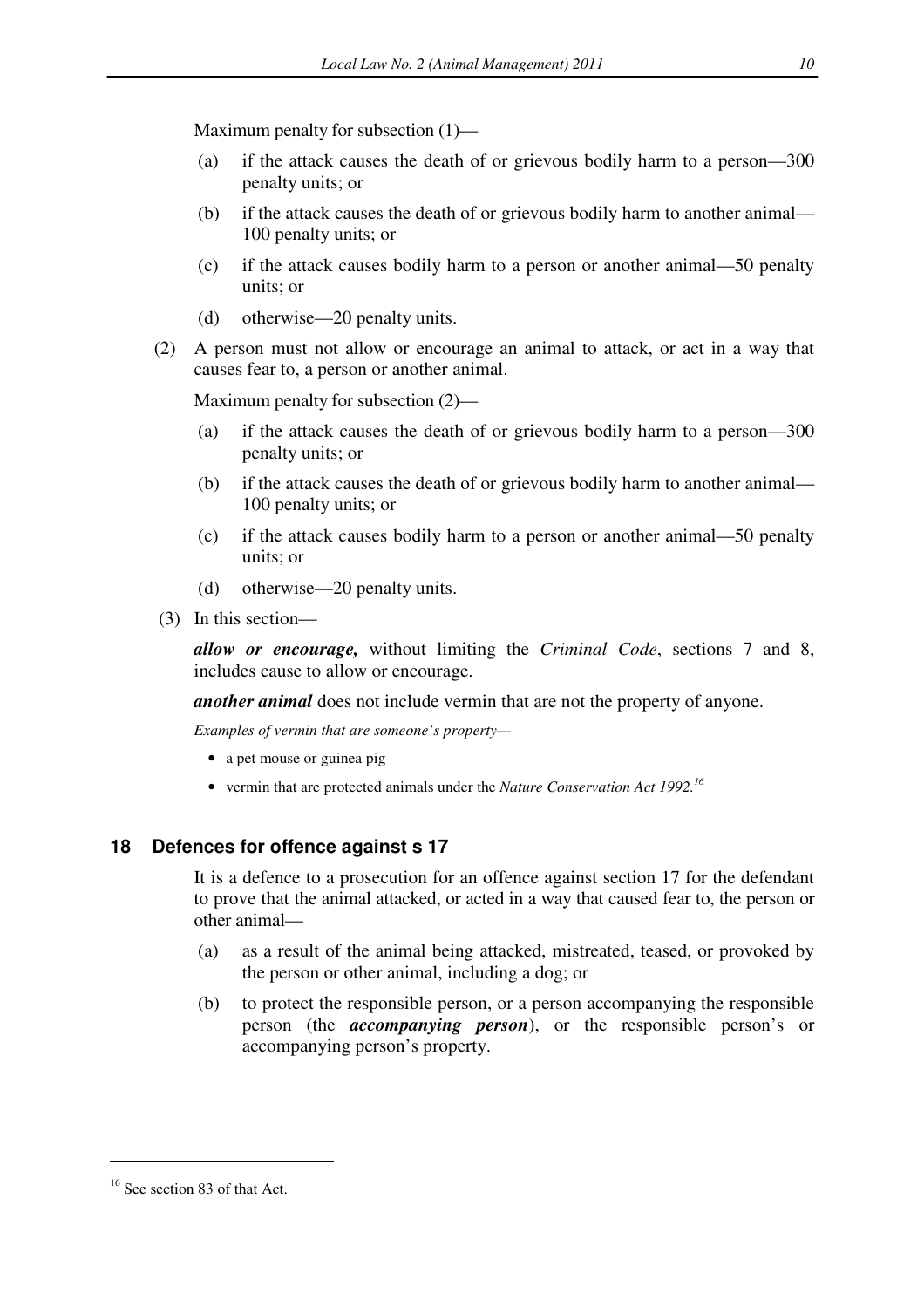# **Division 4 Dangerous animals other than dogs**<sup>17</sup>

### **19 Declaration of dangerous animal other than a dog**

- (1) A local government may, by subordinate local law, specify criteria for an authorised person to declare an animal other than a dog to be a declared dangerous animal.
- (2) An authorised person may declare an animal other than a dog to be a declared dangerous animal if the animal meets the criteria prescribed by subordinate local law.
- (3) A declaration under subsection (2) takes effect at the time the local government gives the responsible person for the animal an information notice<sup>18</sup> about the declaration.

## **20 Power to require responsible person for declared dangerous animal to take specified action**

An authorised person may, by giving a compliance notice, $19$  require the responsible person for a declared dangerous animal to take specified action—

- (a) to warn persons who enter land on which the animal is kept of the presence of a declared dangerous animal on the land; and
- (b) to ensure that the animal remains in secure custody and is unable to attack or cause fear to persons or other animals or cause damage to another person's property.

# **Part 4 Seizure, impounding or destruction of animals**

# **Division 1 Seizure of animals**

### **21 Seizure of animals**

- (1) An authorised person may seize<sup>20</sup> an animal, other than a dog,<sup>21</sup> in the following circumstances—
	- (a) the animal is found wandering at large; or

<sup>17</sup> Dangerous dogs are dealt with in the *Animal Management (Cats and Dogs) Act 2008*.

<sup>18</sup> See the definition of *information notice* in *Local Law No.1 (Administration) [insert year]*, schedule 1.

<sup>&</sup>lt;sup>19</sup> See *Local Law No.1 (Administration) [insert year]*, section 27 regarding the requirements for compliance notices and the offence for not complying with a compliance notice.

<sup>&</sup>lt;sup>20</sup> See the *Local Government Act 2009*, chapter 5, part 2, division 1 in relation to authorised persons' enforcement powers, including entry to land.

<sup>&</sup>lt;sup>21</sup> See the *Animal Management (Cats and Dogs) Act 2008*, section 125, for seizure of a dog.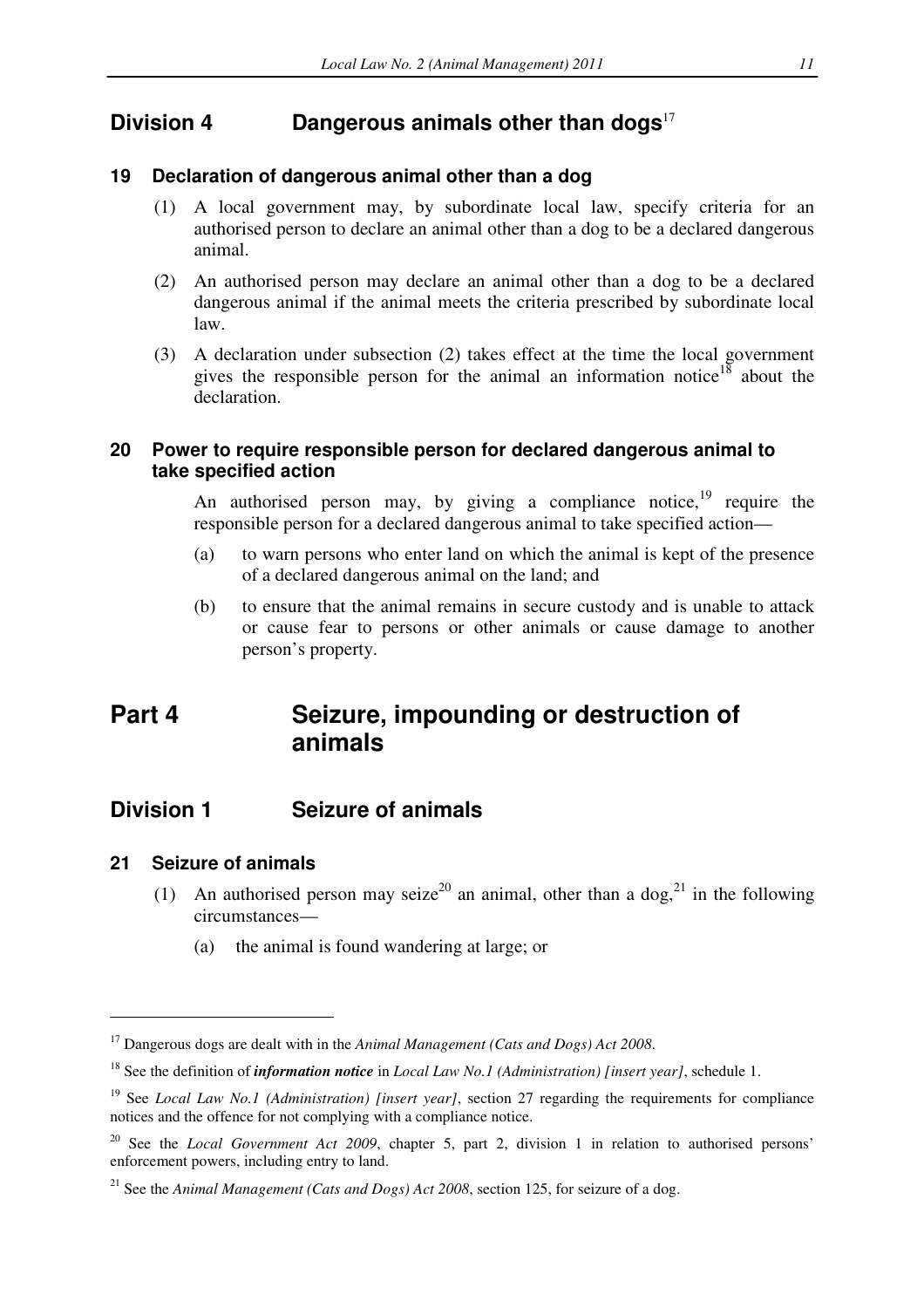- (b) the responsible person for the animal has not complied with a compliance notice that has been issued in relation to compliance with this local law; or
- (c) the animal has attacked, threatened to attack, or acted in a way that causes fear to, a person or another animal; or
- (d) the authorised person considers on reasonable grounds that the animal has been abandoned, left or found on a road in the circumstances mentioned in section 100(12) of the *Transport Operations (Road Use Management) Act 1995*. 22
- (2) An authorised person may seize a dog in the following circumstances—
	- (a) the dog is found wandering at large; or
	- (b) the responsible person for the dog has not complied with a compliance notice that has been issued in relation to compliance with this local law; or
	- (c) the authorised person considers on reasonable grounds that the animal has been abandoned, left or found on a road in the circumstances mentioned in section 100(12) of the *Transport Operations (Road Use Management) Act 1995*.
- (3) The authorised person may seize an animal under subsection (1)(a) or a dog under subsection  $(2)(a)$  where—
	- (a) another person has found the animal or dog wandering at large and delivered it to the authorised person; or
	- (b) an occupier of private land has found the animal or dog wandering at large on the land, taken it under effective control and requested the authorised person to enter the land to seize it.
- (4) However, an authorised person is not obliged to accept the custody of an animal under this section.
- (5) For the purposes of seizing an animal, an authorised person may take any action, including the use of force, which is reasonable in the circumstances to capture or control the animal.

# **Division 2 Destruction of animal without notice**

#### **22 Power to immediately destroy seized animal**

- (1) This section applies where an authorised person has seized an animal, other than a regulated dog. $^{23}$  under this local law or another law.
- (2) The authorised person may, without notice, immediately destroy the animal if—
	- (a) the authorised person reasonably believes the animal is dangerous and the authorised person can not control it; or

<sup>22</sup> The *Transport Operations (Road Use Management) Act 1995,* section 100(13) provides: "If a local law provides for a matter mentioned in subsection (12), subsections (3) to (11) no longer apply in the local government's area."

<sup>&</sup>lt;sup>23</sup> See the *Animal Management (Cats and Dogs) Act 2008*, section 127, for power to destroy a seized regulated dog.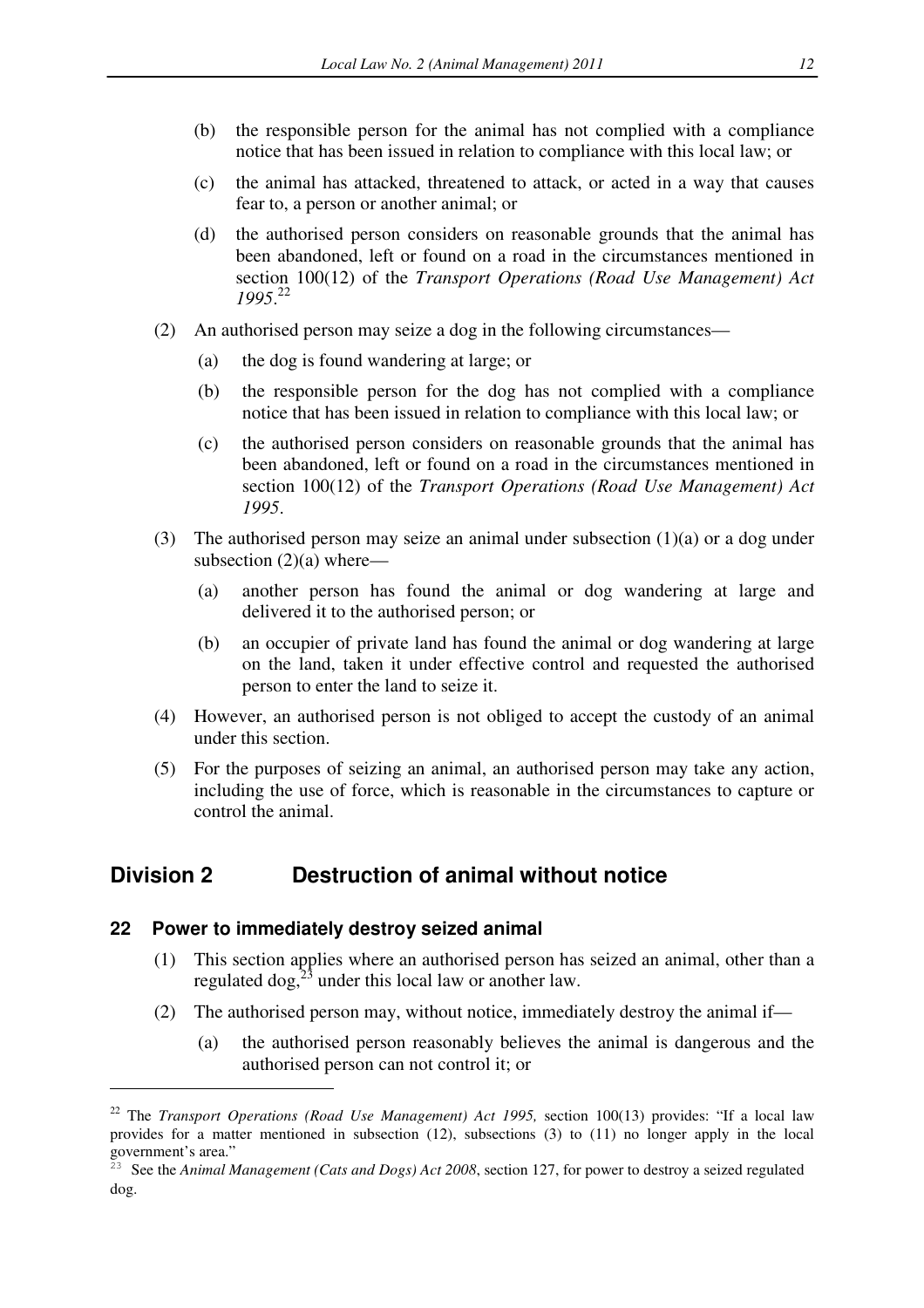- (b) the animal is significantly suffering as a result of disease, severe emaciation or serious injuries; or
- (c) an owner of the animal has requested the authorised person to destroy it.

# **Division 3 Return or impounding of animals**

### **23 Immediate return of animal seized wandering at large**

- (1) This section applies where—
	- (a) an animal has been seized under section  $21(1)(a)$  or section  $21(2)(a)$ ; and
	- (b) the authorised person who seizes the animal knows, or can readily find out, the name and address of the owner or responsible person for the animal.
- (2) The authorised person may return the animal to the owner or responsible person.

### **24 Impounding of seized animal**

An authorised person who seizes an animal under this local law or another law may impound the animal at a place of care for animals operated by—

- (a) the local government; or
- (b) another organisation or local government prescribed by subordinate local law.

*Example for paragraph (a)—* 

An animal pound.

*Example for paragraph (b)—* 

A veterinary surgery or an animal refuge.

### **25 What is a notice of impounding**

- (1) A *notice of impounding* means a written notice, given to the owner or responsible person for an animal, stating that—
	- (a) the animal has been impounded; and
	- (b) the animal may be reclaimed within the prescribed period provided that—
		- (i) the cost-recovery fee is paid; and
		- (ii) if an approval or registration is required for the keeping of the animal and the owner or responsible person does not have the approval or registration— the approval or registration is obtained; and
		- (iii) if the animal has been seized under section  $21(1)(b)$  or  $21(2)(b)$  the owner or responsible person has complied with the relevant compliance notice; and
		- (iv) continued retention of the animal is not needed as evidence for a proceeding or proposed proceeding for an offence involving the animal; and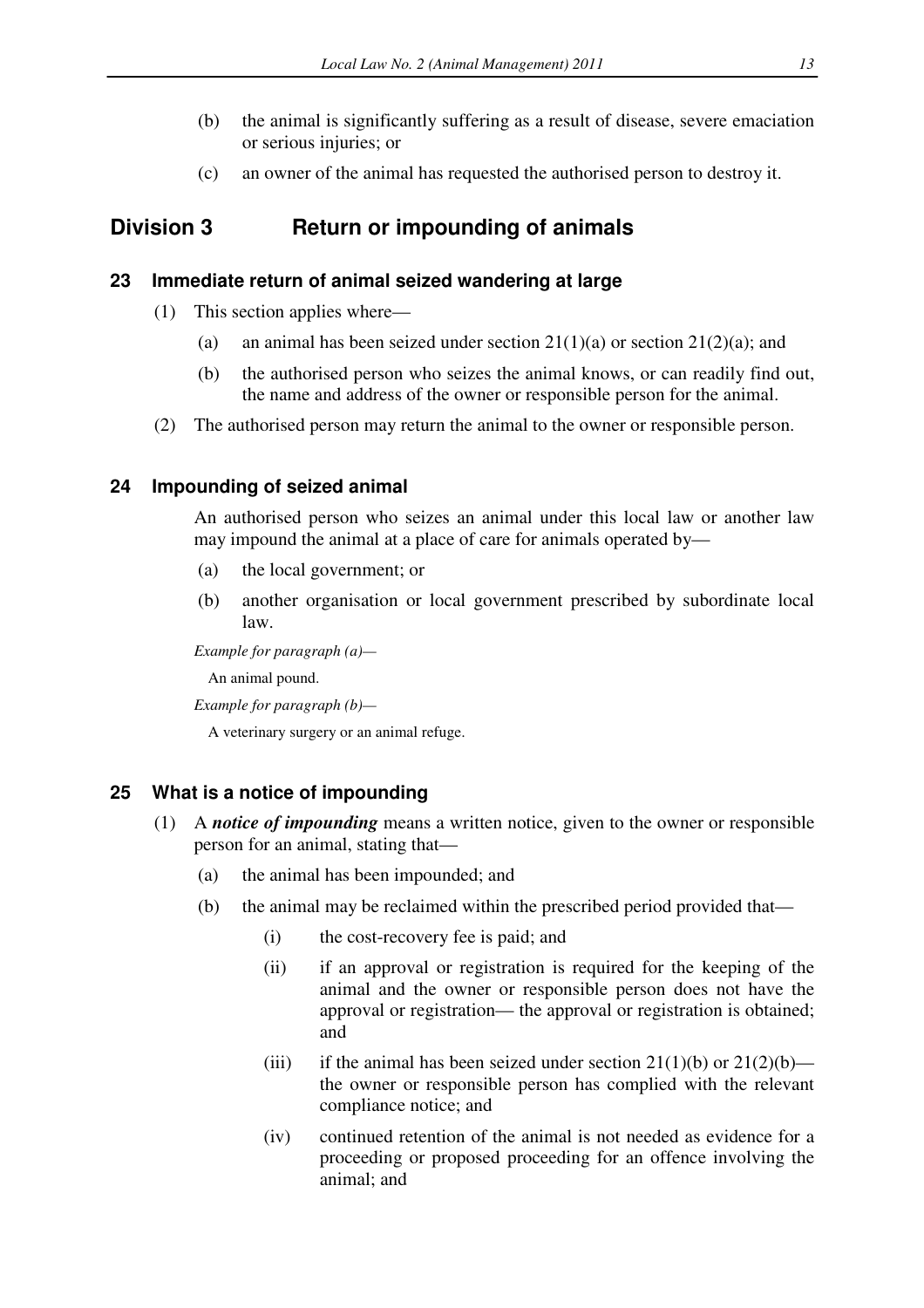- (v) no destruction order has been made for the animal.
- (2) In this section—

*relevant compliance notice* means the compliance notice mentioned in section  $21(1)(b)$  or  $21(2)(b)$ .

#### **26 Dealing with animal seized and impounded for wandering at large**

- (1) Subsection (2) applies where—
	- (a) an authorised person has impounded an animal seized under section  $21(1)(a)$ or  $21(2)(a)$ ; and
	- (b) the animal was not a declared dangerous animal at the time of being seized; and
	- (c) the authorised person knows, or can readily find out, the name and address of the owner or responsible person for the animal.
- (2) The authorised person must give the owner or responsible person a notice of impounding.
- (3) Subsection (4) applies where—
	- (a) an authorised person has impounded a declared dangerous animal seized under section  $21(1)(a)$ ; or
	- (b) an authorised person has impounded an animal that has been seized more than 3 times during a 12 month period.
- (4) The authorised person may—
	- (a) give the owner or responsible person for the animal a notice of impounding; or
	- (b) make a destruction order for the animal under section 30.

### **27 Dealing with animal seized and impounded for non-compliance with local law**

- (1) This section applies where an authorised person has impounded an animal seized under section  $21(1)(b)$  or  $21(2)(b)$ .
- (2) The authorised person may—
	- (a) give the owner or responsible person for the animal a notice of impounding; or
	- (b) if the animal was being kept in contravention of section 5 of this local law or is an animal for which an approval cannot be granted under this local law or is an animal for which an application for approval under this local law has been rejected— dispose of the animal under division 5.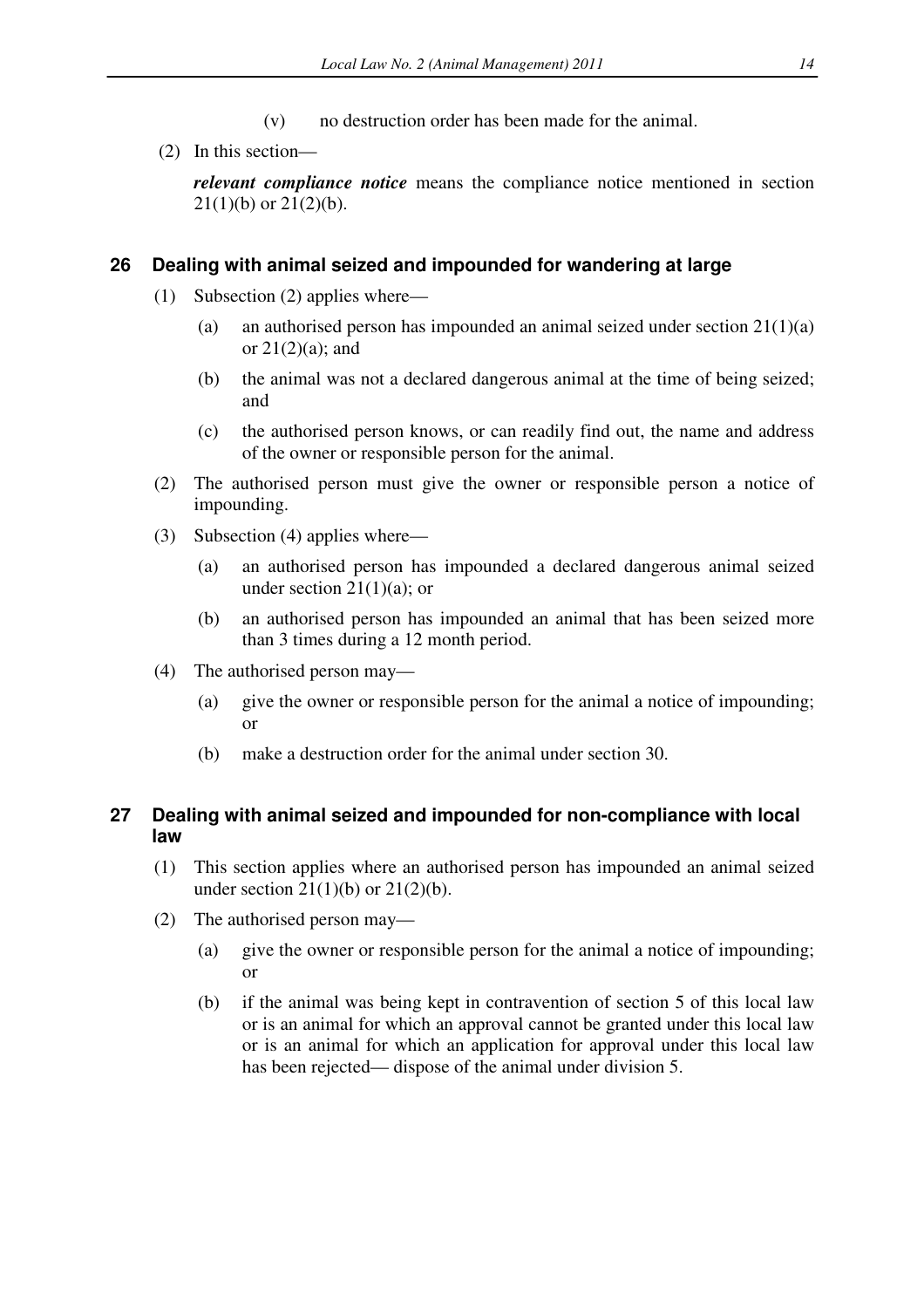# **28 Dealing with animal seized and impounded for attacking etc a person or another animal**

- (1) This section applies where an authorised person has impounded an animal seized under section  $21(1)(c)$ .
- (2) The authorised person may  $2^4$ 
	- (a) make a destruction order for the animal under section 30; or
	- (b) give the owner or responsible person a notice of impounding.

# **29 Reclaiming an impounded animal**

- (1) This section applies where—
	- (a) the owner or responsible person for an animal has been given a notice of impounding; or
	- (b) an authorised person does not know, and cannot readily find out, the name and address of an owner or responsible person for the animal.
- (2) The animal may be reclaimed by an owner or responsible person if the owner or responsible person—
	- (a) reclaims the animal within the prescribed period; and
	- (b) pays the cost-recovery fee; and
	- (c) if an approval or registration is required for the keeping of the animal and the owner or responsible person does not have the approval or registration obtains the approval or registration; and
	- (d) if the responsible person has not complied with a current compliance notice that has been issued in relation to compliance with this local law—complies with the compliance notice.
- (3) However, the animal may not be reclaimed by an owner or responsible person if—
	- (a) continued retention of the animal is needed as evidence for a proceeding or proposed proceeding for an offence involving the animal; or
	- (b) a destruction order has been made for the animal.
- (4) The animal may be reclaimed by an owner or responsible person for the animal if an event as follows happens—
	- (a) if subsection  $(3)(a)$  applies—
		- (i) an authorised person advises the owner or responsible person that the animal's continued retention as evidence is no longer required; and
		- (ii) the owner or responsible person has satisfied subsection  $(2)(b)$ -(d);
	- (b) if subsection  $(3)(b)$  applies—

<sup>&</sup>lt;sup>24</sup> An authorised person may also declare an animal as a declared dangerous animal under section 19 if specified criteria are met.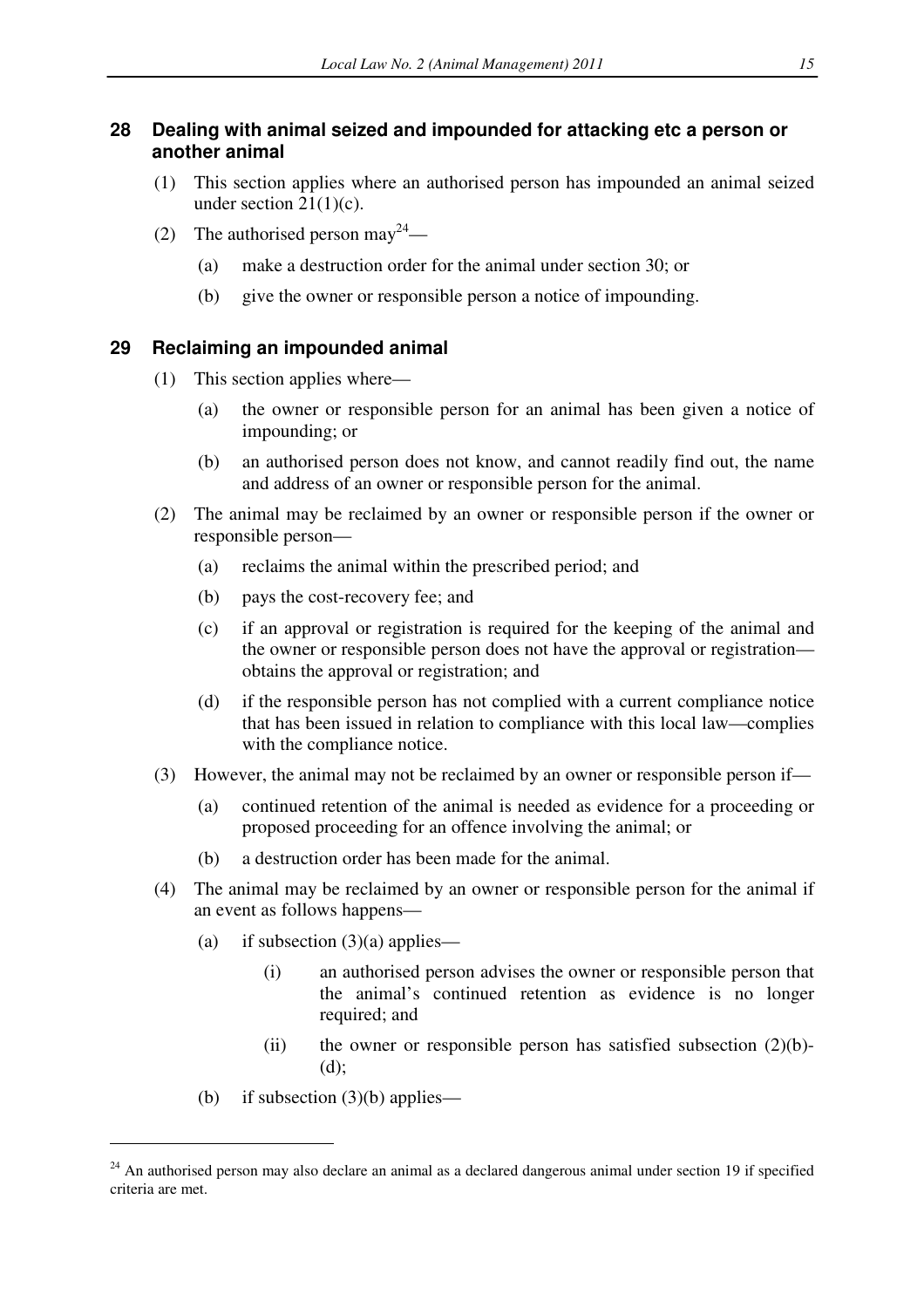- (i) an application for a review or an appeal is made relating to the destruction order and, as a result of the review or appeal, the order is no longer in force; and
- (ii) the owner or responsible person has satisfied subsection  $(2)(b)$ -(d).

# **Division 4 Destruction of animal following notice**

# **30 Destruction orders**

- (1) An authorised person may make an order (a *destruction order*) stating the person proposes to destroy an animal 14 days after the order is served.
- (2) A destruction order may only be made in 1 or more of the following circumstances—
	- (a) the animal has attacked, threatened to attack, or acted in a way that causes fear to, a person or another animal; or
	- (b) the animal is a declared dangerous animal and was found wandering at large; or
	- (c) the animal has been seized more than 3 times during a 12 month period.
- (3) The destruction order must—
	- (a) be served on a person who owns, or is a responsible person for, the animal; and
	- (b) include or be accompanied by an information notice.<sup>25</sup>
- (4) If a destruction order is made for the animal, the person may destroy the animal 14 days after the order is served if no review application has been made relating to the decision to make the order.
- (5) If an application for review has been made relating to the decision to make the order, the person may destroy the animal if—
	- (a) the review is finally decided or is otherwise ended; and
	- (b) the order is still in force; and
	- (c) the time allowed for filing a notice of appeal has expired and no notice of appeal has been filed.
- (6) If an appeal is made relating to the decision to make the order, the person may destroy the animal if—
	- (a) the appeal is finally decided or is otherwise ended; and
	- (b) the order is still in force.
- (7) If the animal has been impounded, the owner or responsible person for an animal may reclaim the animal if—

 $25$  See note 17.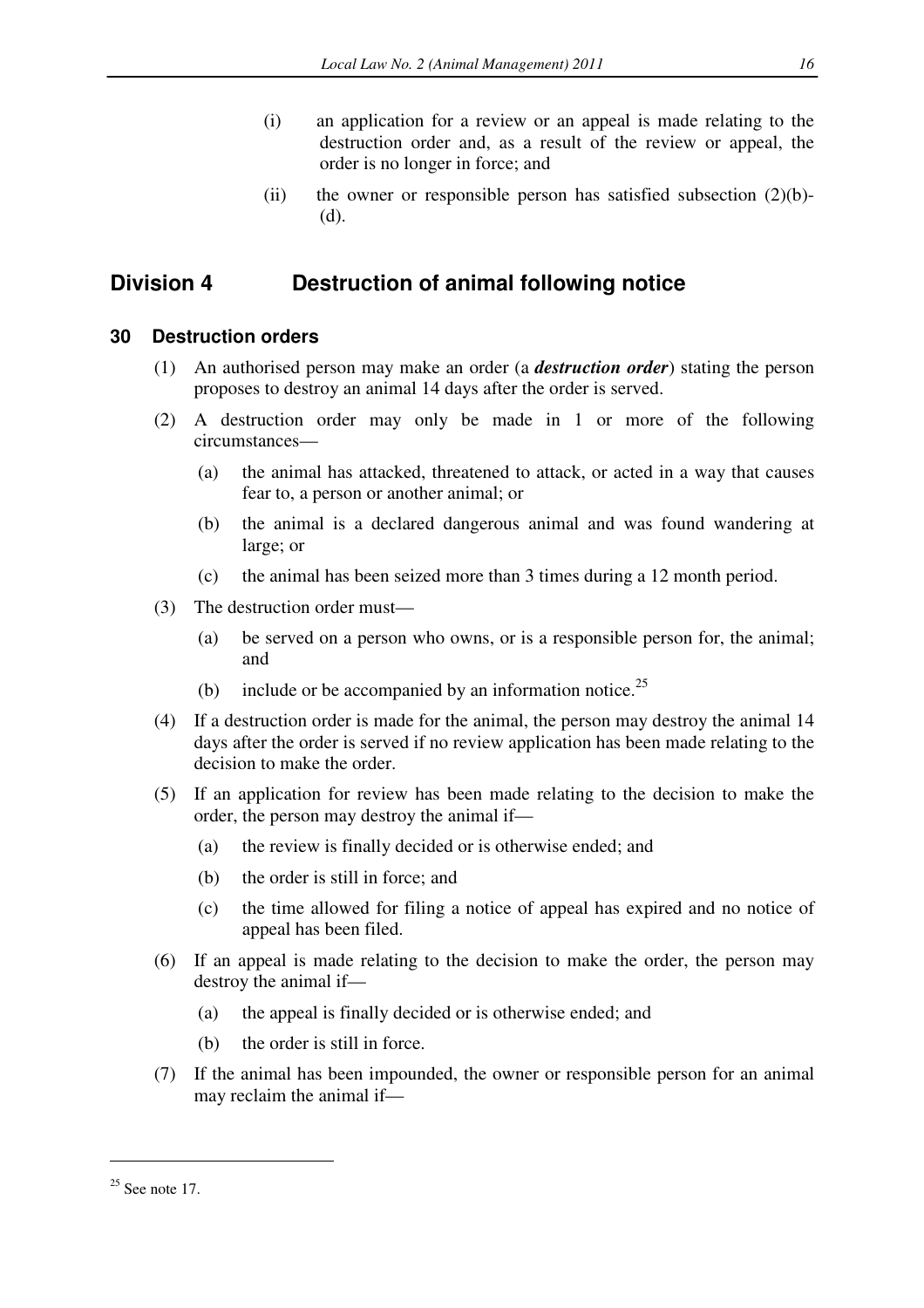- (a) a review relating to the decision to make the order is finally decided or is otherwise ended; and
- (b) no application for an appeal has been made against the order; and
- (c) the order is no longer in force; and
- (d) the owner or responsible person has satisfied section  $29(2)(b)-(d)$ .
- (8) If the animal has been impounded, the owner or responsible person for an animal may reclaim the animal if—
	- (a) an appeal relating to the decision to make the order is finally decided or is otherwise ended; and
	- (b) the order is no longer in force; and
	- (c) the owner or responsible person has satisfied section  $29(2)(b)-(d)$ .
- (9) In this section—

*review* means a review conducted under the process mentioned in part 4 of *Local Law No.1 (Administration) [insert year].* 

*appeal* means an appeal under part 4 of this local law.

# **Division 5 Disposal of impounded animals**

#### **31 Application of this division**

This division applies where

- (a) an impounded animal has not been reclaimed within the prescribed period under section 29(2); or
- (b) if section  $29(3)(a)$  applies— the impounded animal has not been reclaimed within 3 days of an authorised person's advice to the owner or responsible person that the animal's continued retention as evidence is no longer required; or
- (c) if section 29(3)(b) applies—the impounded animal has not been reclaimed within 3 days of the completion of a review or appeal that caused a destruction order to no longer be in force; or
- (d) an authorised person has seized an animal mentioned in section 27(2)(b); or
- (e) the owner of an animal has surrendered the animal to the local government.

#### **32 Sale, disposal or destruction of animals**

- (1) The local government may
	- (a) offer the animal for sale by public auction or by tender; or
	- (b) if the animal is an animal mentioned in section  $27(2)(b)$  or is of a species, breed or class specified by subordinate local law for this paragraph
		- (i) sell the animal by private agreement; or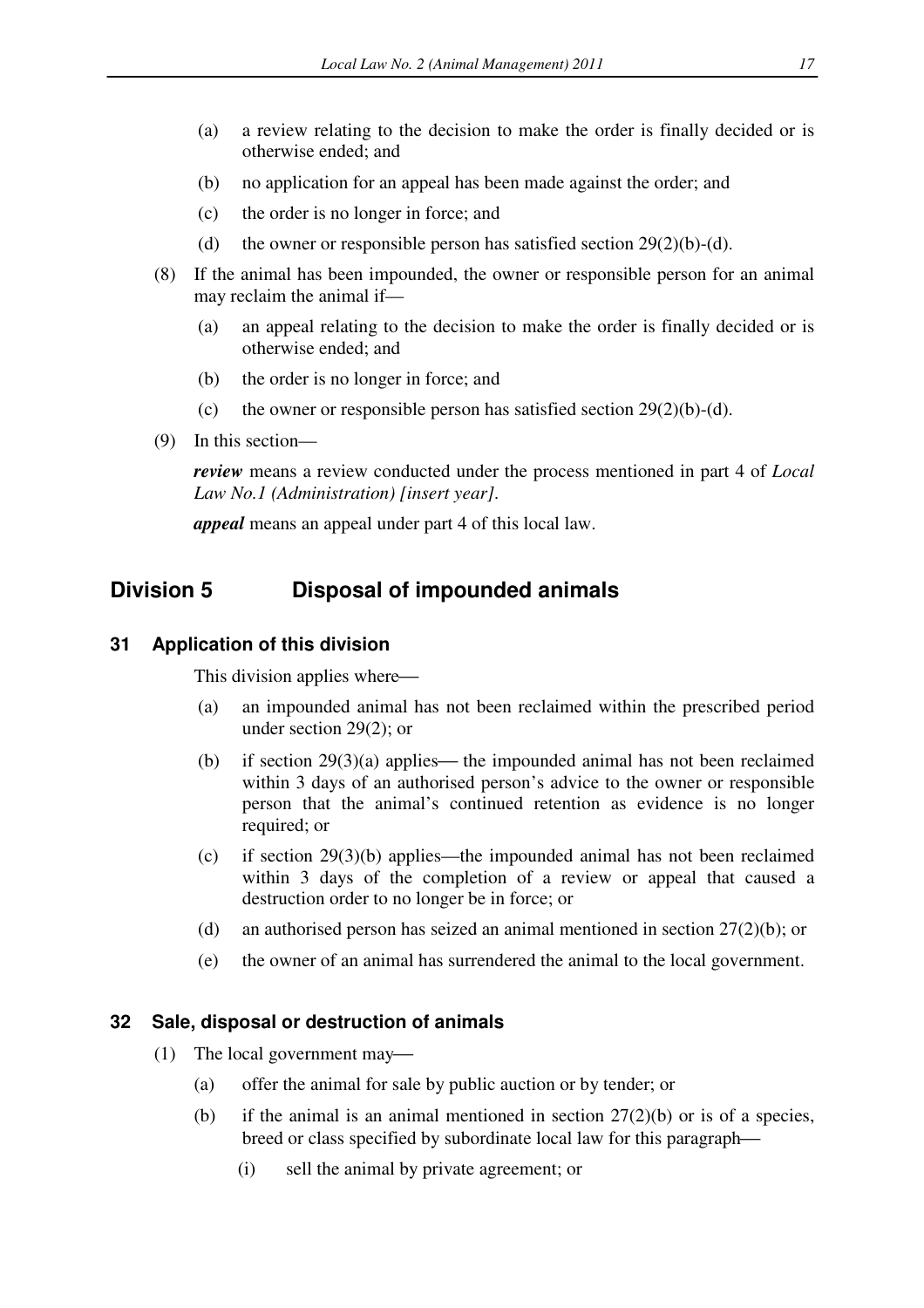- (ii) dispose of the animal in some other way without destroying it; or
- (iii) destroy the animal.

*Example for paragraph (b)—* 

The subordinate local law might specify dogs, cats and other small domestic animals, for which a public auction or tender might not be practicable.

(2) An animal may only be sold or disposed of under subsection (1) if the local government is satisfied that this will not result in the animal being kept in contravention of the requirements of this local law.

*Examples—* 

- A pig that has been seized because it is being kept in an urban area in contravention of a prohibition under a subordinate local law could be sold to a person outside the urban area but not to another person in an urban area.
- An animal that a subordinate local law has prohibited in any part of the local government area could not be sold to a person who resides within the local government area.
- A declared dangerous animal could only be sold to a person who has complied with any specified requirements for keeping such an animal.
- (3) If an animal is to be offered for sale at a public auction under this section, notice of the time and place of the auction must be exhibited at the local government's public office for at least 2 days before the date of the auction.
- (4) An amount realised on sale of an impounded animal must be applied—
	- (a) first, towards the costs of the sale; and
	- (b) second, towards the cost-recovery fee for impounding; and
	- (c) third, in payment of the remainder to the former owner of the animal, unless the owner had surrendered the animal to the local government.
- (5) If no person establishes a valid claim to the amount to which the former owner is entitled under subsection  $(4)(c)$  within 1 year of the date of the sale, the amount becomes the property of the local government.
- (6) If an animal that is offered for sale by public auction or tender is not sold through the auction or tender process, the local government may dispose of the animal as it considers appropriate.

*Examples—* 

- The local government may give the animal away.
- The local government may have the animal destroyed.

# **Division 6 Other impounding matters**

#### **33 Register of impounded animals**

- (1) The local government must ensure that a proper record of impounded animals (the *register of impounded animals*) is kept.
- (2) The register of impounded animals must contain the following information about each impounded animal—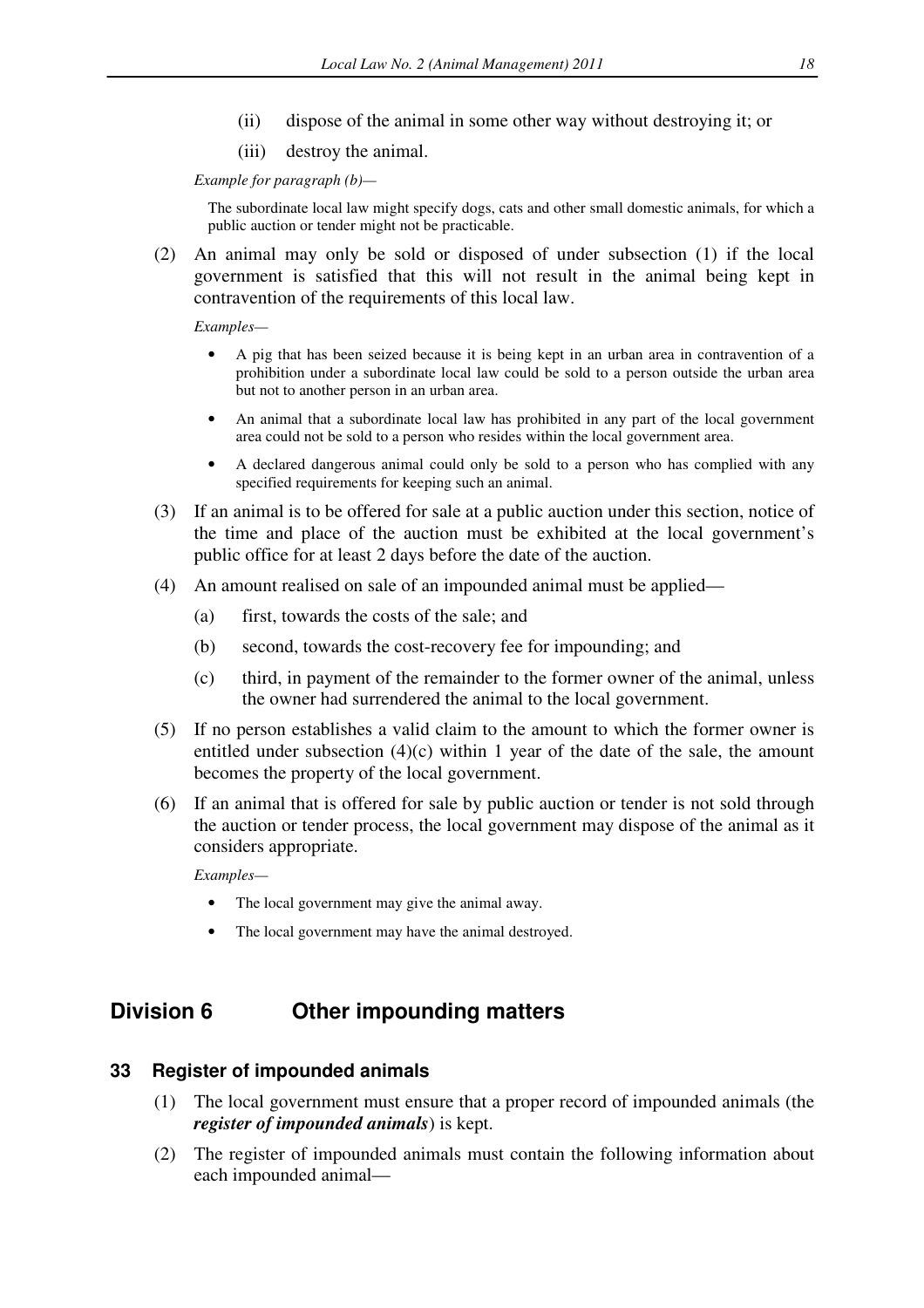- (a) the species, breed and sex of the animal; and
- (b) the brand, colour, distinguishing markings and features of the animal; and
- (c) if applicable—the registration number of the animal; and
- (d) if known—the name and address of the responsible person; and
- (e) the date and time of seizure and impounding; and
- (f) the name of the authorised person who impounded the animal; and
- (g) the reason for the impounding; and
- (h) a note of any order made by an authorised person relating to the animal; and
- (i) the date and details of whether the animal was sold, released, destroyed or disposed of in some other way.
- (3) The register of impounded animals must be kept available for public inspection at the place of care for animals or, if the place has no public office, at an office prescribed by subordinate local law.

### **34 Access to impounded animal**

- (1) This section applies to an animal impounded under section 24.
- (2) The local government must allow the owner of the animal to inspect it at any reasonable time, from time to time.
- (3) Subsection (2) does not apply if it is impracticable or would be unreasonable to allow the inspection.
- (4) The inspection must be provided free of charge.

#### **35 Unlawful removal of seized or impounded animal**

- (1) A person must not, without the authority of an authorised person, remove or attempt to remove—
	- (a) a seized animal from the custody or control of an authorised person; or
	- (b) an impounded animal from the local government's facility for keeping impounded animals.

Maximum penalty for subsection (1)—50 penalty units.

(2) Any costs arising from damage or loss caused by a person contravening subsection (1) are recoverable by the local government as a debt.

# **Part 5 Appeals against destruction orders**

#### **36 Who may appeal**

An owner or responsible person for an animal the subject of a destruction order may appeal to the Magistrates Court against the decision to make the destruction order.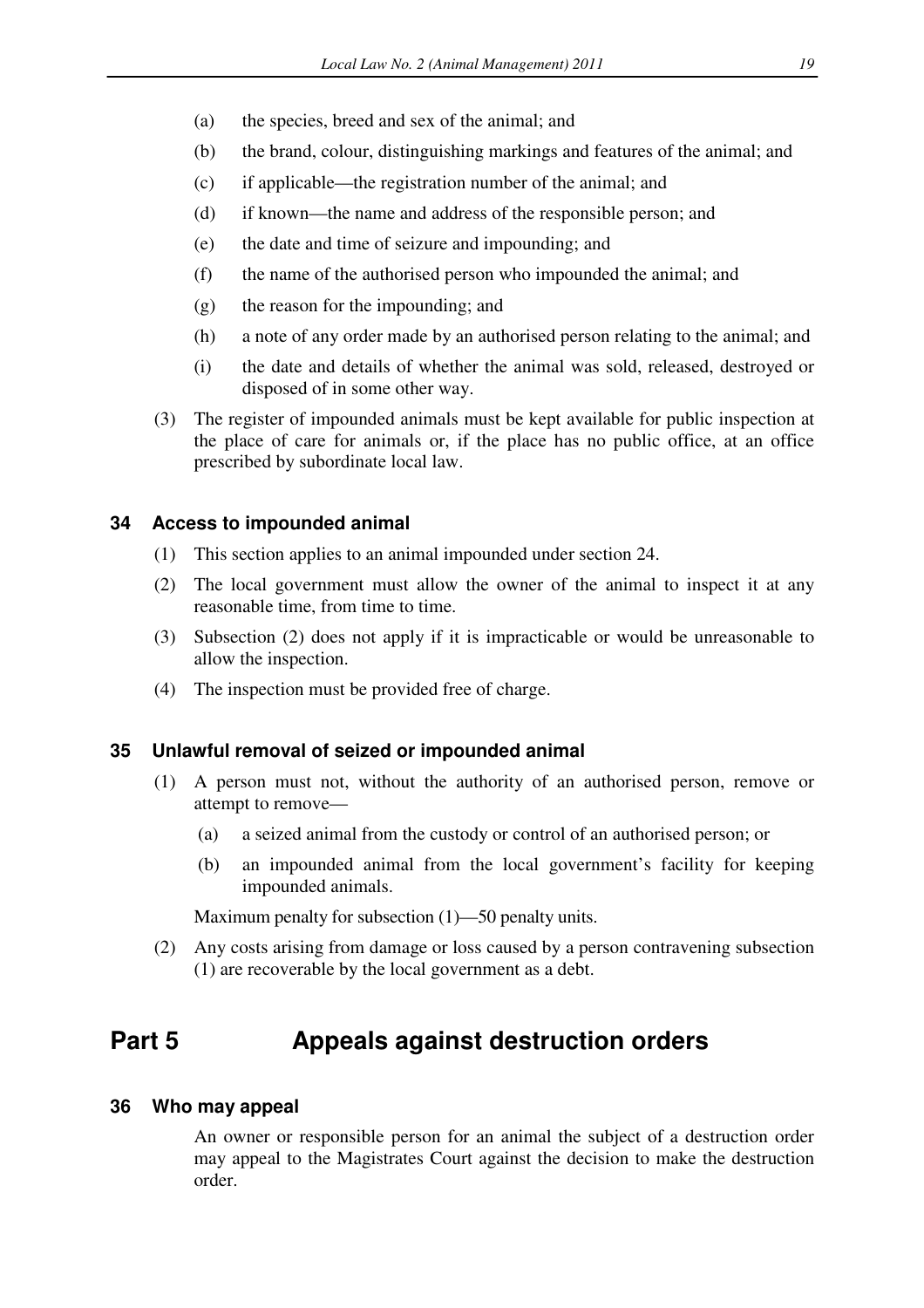## **37 Starting appeal**

- (1) An appeal must not be started unless a review of the decision to make the destruction order has been finally decided or otherwise ended.
- (2) An appeal is started by—
	- (a) filing notice of appeal with the Magistrates Court; and
	- (b) serving a copy of the notice of appeal on the local government; and
	- (c) complying with rules of court applicable to the appeal.
- (3) The notice of appeal must be filed within 14 days after the appellant is given notice by the local government about the finalisation of the review of the decision to make a destruction order.
- (4) However, the court may, at any time, extend the time for filing the notice of appeal.
- (5) The notice of appeal must state fully the grounds of the appeal and the facts relied on.

## **38 Stay of destruction order**

Upon filing the notice of appeal, the destruction order is stayed until the court decides the appeal.

### **39 Hearing procedures**

- (1) In deciding an appeal, the Magistrates Court—
	- (a) has the same powers as the local government; and
	- (b) is not bound by the rules of evidence; and
	- (c) must comply with natural justice.
- (2) An appeal is by way of rehearing, unaffected by the decision appealed against.

# **40 Court's powers on appeal**

- (1) In deciding an appeal, the Magistrates Court may—
	- (a) confirm the decision appealed against; or
	- (b) set aside the decision and substitute another decision; or
	- (c) set aside the decision and return the matter to the local government with directions the court considers appropriate.
- (2) If the court substitutes another decision, the substituted decision is, for the purposes of this local law, other than this part, taken to be the decision of the local government.
- (3) An order for the costs of an appeal may only be made against the local government if the court is satisfied that the animal was unlawfully seized or there was no reasonable basis for making the decision subject to the appeal.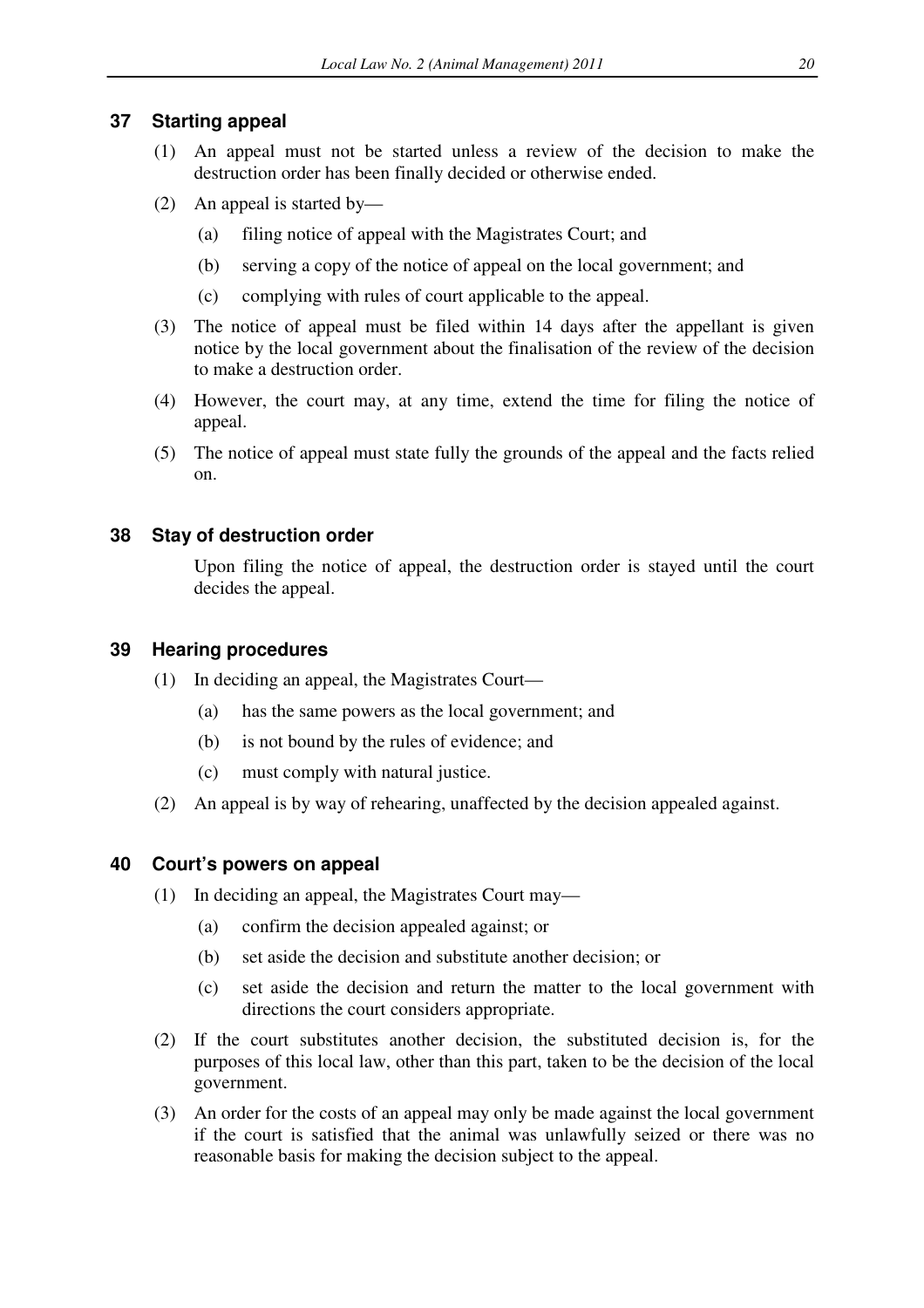## **41 Appeal to District Court**

An appeal lies to a District Court from a decision of the Magistrates Court, but only on a question of law.

# **Part 6 Miscellaneous**

#### **42 Sale of animals**

- (1) The local government may, by subordinate local law, specify conditions to be complied with by persons who offer animals, or a particular species of animal, for sale.
- (2) Conditions specified under subsection (1) are in addition to requirements of the *Animal Management (Cats and Dogs) Act 2008* in relation to the supply of cats and dogs.
- (3) A person must not offer or display animals for sale in the area unless the person complies with conditions specified under subsection (1).

Maximum penalty for subsection (3)—50 penalty units.

### **43 Subordinate local laws**

The local government may make subordinate local laws about—

- (a) the circumstances in which the keeping of animals is prohibited;<sup>26</sup> or
- (b) the circumstances in which an approval is required for the keeping of animals; $^{27}$  or
- (c) the circumstances in which desexing of an animal is required;  $28 \text{ or }$
- (d) minimum standards for keeping animals generally or animals of a particular species or breed: $^{29}$  or
- (e) the identification for cats and dogs required under the *Animal Management (Cats and Dogs) Act 2008*; <sup>30</sup> or
- (f) the exclusion of animals, or animals of a specified species, from public places; $31$  or
- (g) designated dog off-leash areas;<sup>32</sup> or

 $26$  See section 5(1).

 $27$  See section 6(1).

<sup>&</sup>lt;sup>28</sup> See section 7(1).

<sup>&</sup>lt;sup>29</sup> See section 8(1).

<sup>&</sup>lt;sup>30</sup> See section 9.

 $31$  See section 10(1).

 $32$  See section 11(1)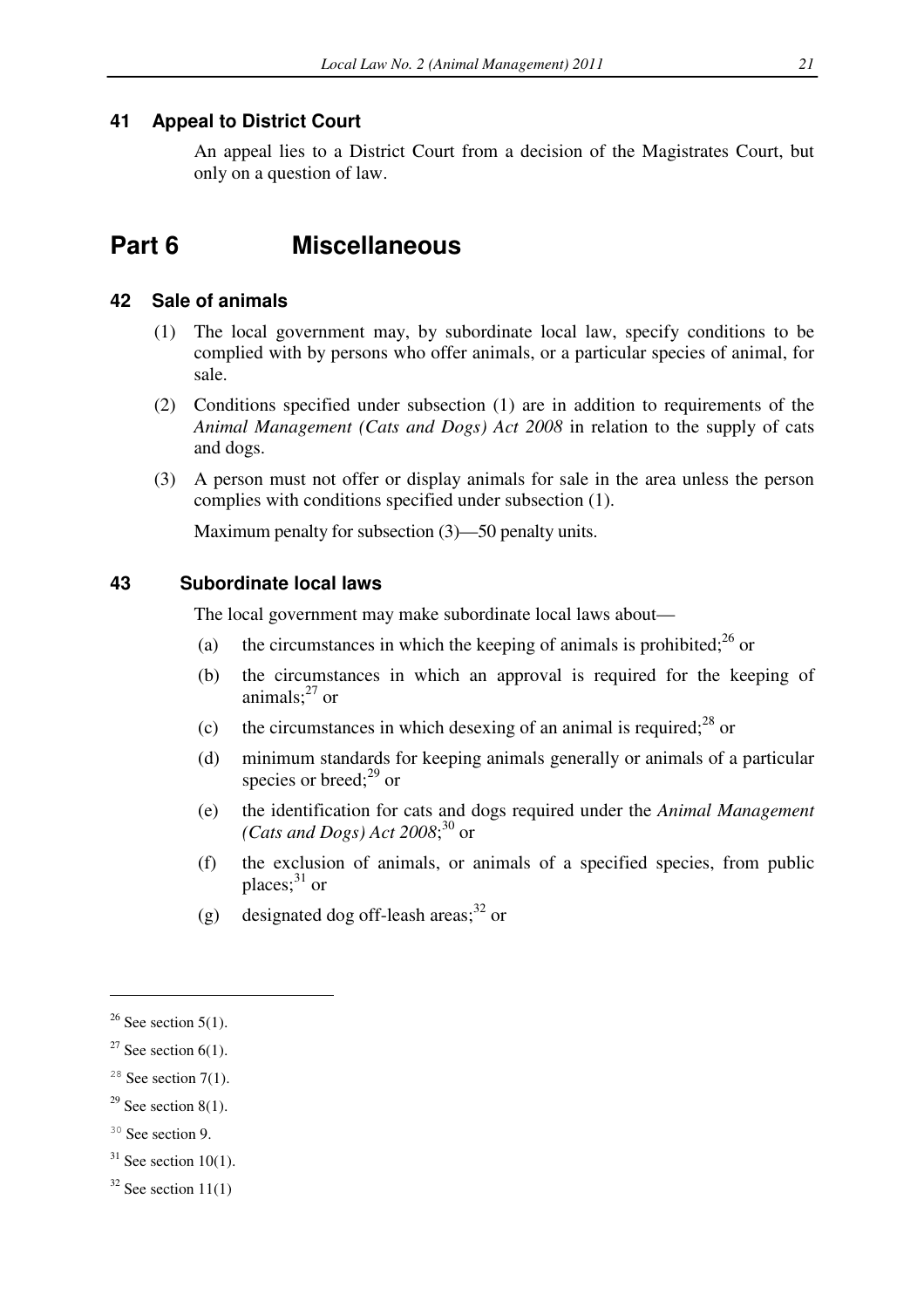- (h) animals whose faeces in public places must be removed and disposed of: $33$ or
- (i) proper enclosure requirements:  $34 \text{ or }$
- (i) requirements for keeping a dog within a koala area;<sup>35</sup> or
- (k) designation of an area as a koala area;  $36$  or
- (l) the criteria for declaring an animal other than a dog to be a declared dangerous animal; $37$  or
- (m) the organisation or local government that operates a place or care for impounded animals; $38$  or
- (n) the species, breed or class of animal that may be disposed of other than by public auction or tender; $^{39}$  or
- (o) the office at which the register of impounded animals is available for public inspection; $40$  or
- (p) the conditions to be complied with by persons who offer animals, or a particular species of animal, for sale: $41$  or
- (q) the exclusion of animals of a particular species from the application of this local law; $^{42}$  or
- (r) the declaration of a species of animal as a declared dangerous animal;  $43$  or
- (s) the period within which an impounded animal may be reclaimed.<sup>44</sup>

 $33$  See section 13.

 $34$  See section 14(2).

 $35$  See section 15(1).

 $36$  See section 15(4).

 $37$  See section 19(1).

 $38$  See section 24(b).

<sup>&</sup>lt;sup>39</sup> See section  $32(1)(b)$ .

 $40$  See section 33(3).

<sup>&</sup>lt;sup>41</sup> See section 42(1).

<sup>42</sup> See the definition of *animal* in the schedule.

<sup>43</sup> See the definition of *declared dangerous animal* in the schedule.

<sup>44</sup> See the definition of *prescribed period* in the schedule.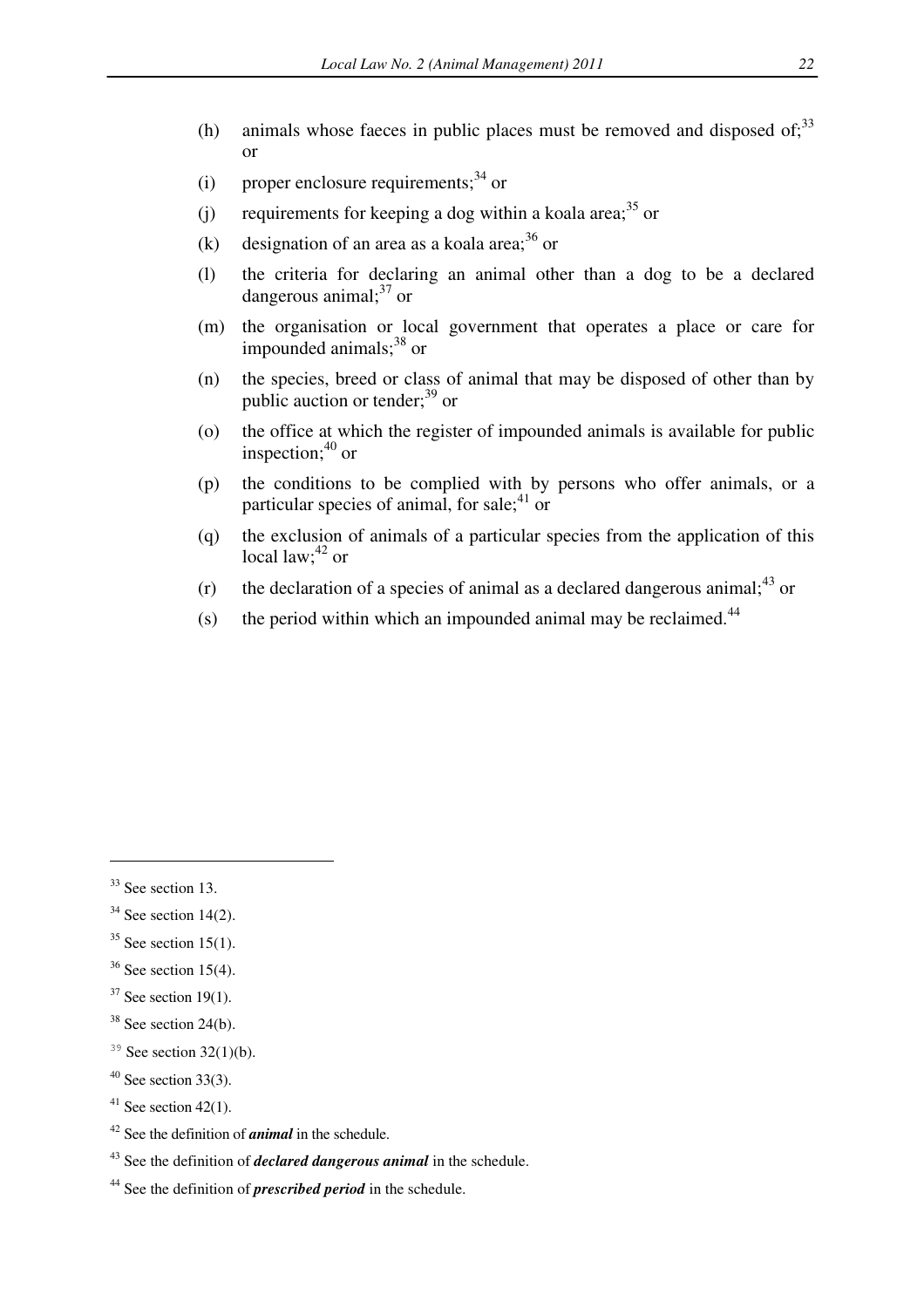# **Schedule Dictionary**

*animal* includes a mammal, fish, bird, reptile, amphibian or insect but does not include an animal of a species excluded by subordinate local law from the application of this local law.

*attack,* by an animal, means—

- (a) aggressively rushing at or harassing any person or animal; or
- (b) biting, butting, kicking, or otherwise causing physical injury to, a person or an animal; or
- (c) tearing clothing on, or otherwise causing damage to the property in the immediate possession of, a person.

*compliance notice* means a compliance notice mentioned in *Local Law No.1 (Administration) [insert year]*, section 27.

*cost-recovery fee* means the fee fixed by the local government to cover the costs associated with impounding an animal.<sup>45</sup>

*declared dangerous animal* means an animal—

- (a) of a species declared by subordinate local law as a declared dangerous animal; or
- (b) declared under section 19 of this local law to be a declared dangerous animal.

*destroy*, an animal, includes causing it to be destroyed.

*destruction order* see section 30(1).

*dog off-leash area* see section 11(1).

*effective control* see section 12(3).

*notice of impounding* see section 25(1).

*owner*, of an animal, means

(a) its registered owner;

 $\overline{a}$ 

- (b) a person who owns the animal, in the sense of it being the person's personal property;
- (c) a person who usually keeps the animal, including through an agent, employee or anyone else;
- (d) if a person mentioned in paragraphs (a) to (c) is a minor—a parent or guardian of the minor.

*prescribed period* means the period, fixed by subordinate local law, of not less than—

- (a) if the animal is registered with the local government—5 days; or
- (b) if the animal is not registered with the local government—3 days;

and commencing on the day a notice of impounding is given to a person or, if no notice is given to a person, on the day of the seizure.

*registered owner*, of an animal, means a person recorded as being the owner of the animal in a registry kept by a local government.

Section 3

<sup>&</sup>lt;sup>45</sup> See the Act, section 97 for the power of a local government to fix a cost recovery fee.